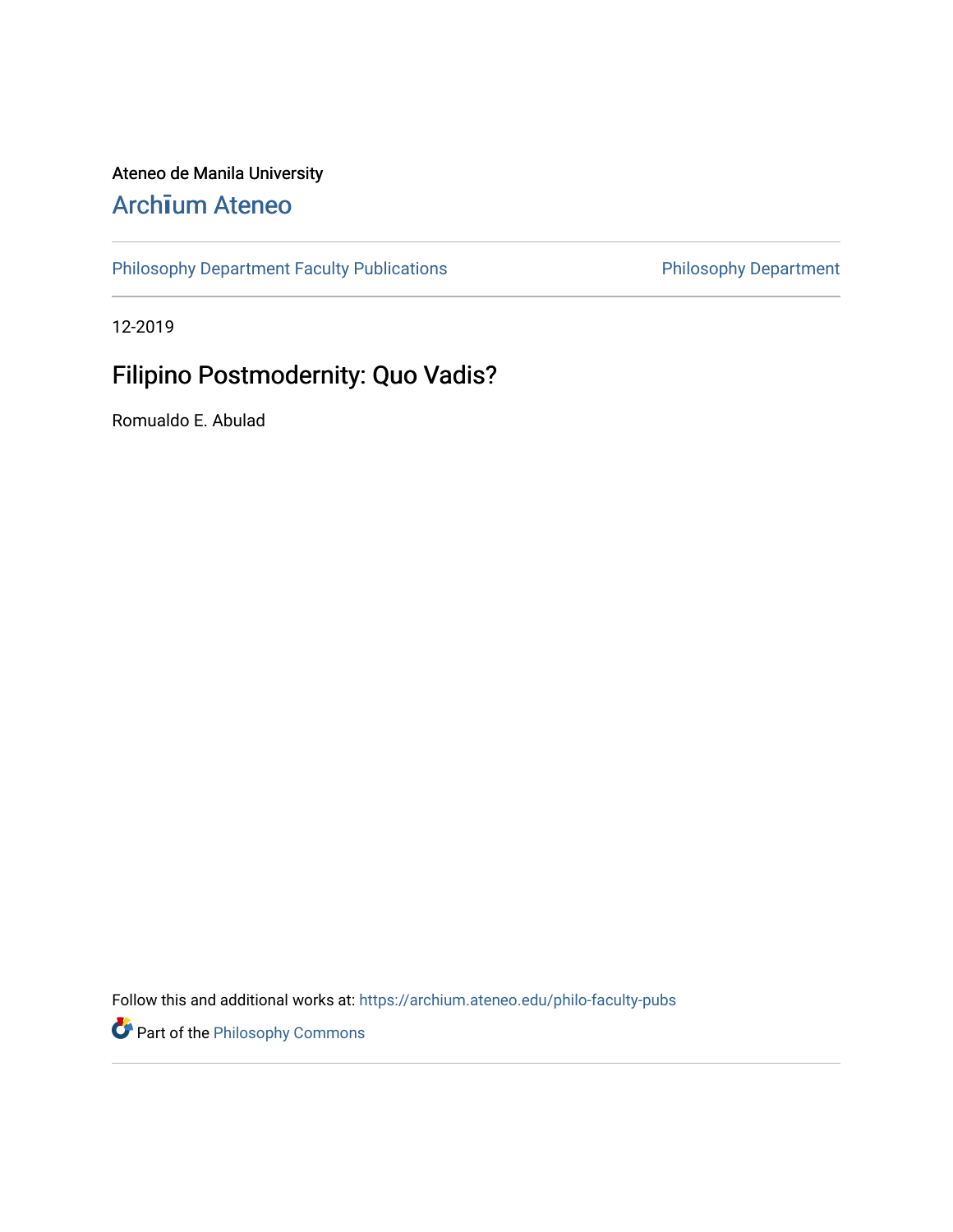A Tribute to Romualdo Abulad, the Filipino Kantian

# **Filipino Postmodernity:** *Quo Vadis***? 1**

# *Romualdo E. Abulad†*

**Abstract:** In this paper, Romualdo Abulad initially presents variations of postmodernity as distinct historical breaks which feature paradigmatic shifts that lead us to a new beginning. Postmodernity, as Abulad shows, is characterized by a radical openness; this leads him to argue that postmodernity as an event occurred in different moments in the history of thought, from ancient to contemporary. In what seems to be a dialectical description of history, he maintains that an opportunity for a break occurs when the inherent limitations and deficiencies of the prevailing status quo emerge, and as a result, ignite the tensions between the preservation of the old and the welcoming of the new. Applying the same idea to understand the trajectory of the sociopolitical history of the Philippines, Abulad advises us to "keep in mind the wealth of possibilities that lie in the future but at the same time not lose our patience and rush precipitately the fulfillment of things." For this very reason, Abulad maintains that postmodernity, as opposed to a distinct and isolated moment, is an ever-ongoing project that urges us to question the present state of affairs, challenging us to go *beyond* the *modern*—look *beyond* into the *present*, and usher in a *new beginning*.

**Keywords:** postmodernity, postmodern man, paradigm shift, the second beginning

The first part of the title suggests that the Filipino, like most of the world today, has already "crossed the border" and has learned to accept the fact of what Martin Heidegger calls "the second beginning"2—what The first part of the title suggests that the Filipino, like most of the world today, has already "crossed the border" and has learned to accept the fact of what Martin Heidegger calls "the second beginning"<sup>2</sup>—what here w *vadis?*", indicates a certain state of uncertainty and crisis wondering where all this, namely postmodernity, is leading to. Maybe just to start us off on a note

[https://www.kritike.org/journal/issue\\_25/abulad2\\_december2019.pdf](https://www.kritike.org/journal/issue_25/abulad2_december2019.pdf) ISSN 1908-7330



 $^1$  Editor's note: An early version of this piece was presented in the 1 $^{\text{st}}$  Philosophy, Culture, and Communication Congress held in St. Paul Seminary, Silang, Cavite, 10-11 November 2017.

<sup>2</sup> See Preview of Martin Heidegger, *Contributions to Philosophy (From Enowning)*, trans. by Parvis Emad and Kenneth Maly (Bloomington: Indiana University Press, 1999).

<sup>© 2019</sup> Romualdo E. Abulad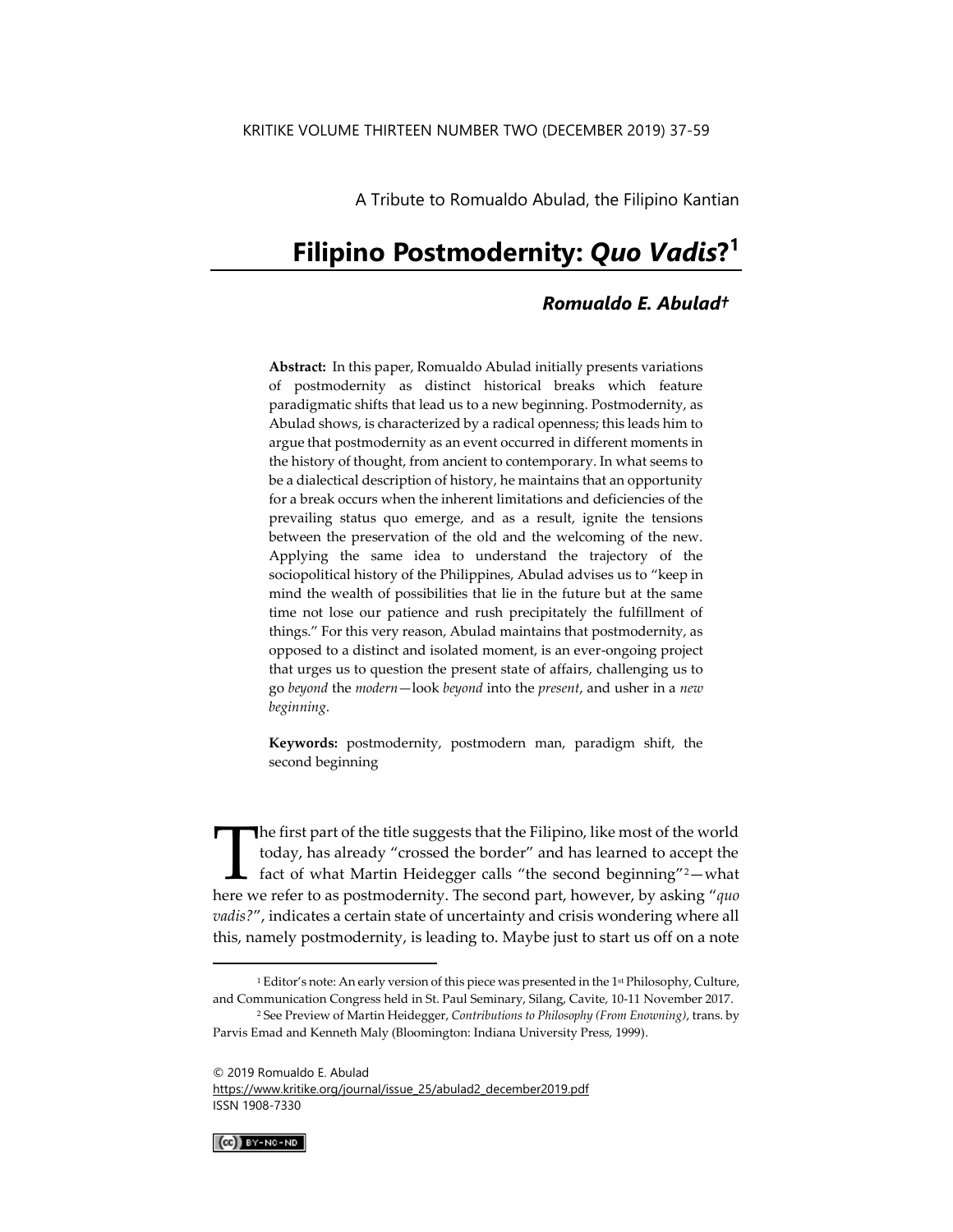of optimism we may mention right at the start the name of the philosopher of science, Thomas Kuhn, who, in his famous work, *The Structure of Scientific Revolutions*, makes crises even necessary for what has now become a household word: paradigm shift.<sup>3</sup>

Actually, postmodernity is itself a paradigm shift; nay, it is, if we are to take Heidegger seriously, *the* paradigm shift. We have already irreversibly moved into "the second beginning," he says, bringing us back, by way of *anamnesis* or remembrance, to the first beginning which took place in Greece, the birthplace of philosophy as *philosophia*, love of wisdom.<sup>4</sup> We now refer to it as the ancient age, the age of the so-called Greek miracle which started us theorizing. *Theoria*, one might say, is a Greek invention, by which men began to think and speculate, an activity which makes us presumably like unto the image of God, *theos*. It was as if it freshly dawned on man what potentials there were in him as a being capable of thought, and he ventured to ask: *τι το ον*, what is it?—a question which eventually translates into "what is being?" It is water, Thales said.<sup>5</sup> Reputed to be the first philosopher, he might as well be the first of our kind to look intently at the things around us, ultimately declaring them to be other than what they seem. Things, Thales seemed to say, are not exactly as they appear to us; in fact, they are all water! That bold declaration, instead of putting the sense of awe and wonder to rest, triggered it even more. There followed a flood of other theories, with Anaximander refusing to identify *it* with anything definite, thus calling it *apeiron*, the Indefinite.<sup>6</sup> In contrast, Anaximenes equated *it*, the *ov*, with air<sup>7</sup> even as Empedocles was wrestling with the four elements: earth, water, air, and fire.<sup>8</sup>

<sup>© 2019</sup> Romualdo E. Abulad [https://www.kritike.org/journal/issue\\_25/abulad2\\_december2019.pdf](https://www.kritike.org/journal/issue_25/abulad2_december2019.pdf) ISSN 1908-7330



<sup>3</sup> Thomas Kuhn, *The Structure of Scientific Revolutions* (Chicago: University of Chicago Press, 1970).

<sup>&</sup>lt;sup>4</sup> "We have uttered the word 'philosophy' often enough. If, however, we use the word 'philosophy' no longer like a worn out title, if, instead, we hear the word 'philosophy' coming from its source, then it sound thus: *philosophia*. Now the word 'philosophy' is speaking Greek. The word, as a Greek word, is a path … The word *philosophia* tells us that philosophy is something which, first of all, determines the existence of the Greek world. Not only that—*philosophia* also determines the innermost basic feature of our Western-European history." Martin Heidegger, *What is Philosophy?*, trans. by Jean T. Wilde and William Kluback (New Haven, Conn.: College & University Press, 1956), 29.

<sup>&</sup>lt;sup>5</sup> "Most of the first philosophers thought that principles in the form of matter were the only principles of all things; for the original source of all existing things, that from which a thing first comes-into-being and into which it is finally destroyed, the substance persisting but changing in its qualities, this they declare is the element and first principle of existing things … Thales, the founder of this type of philosophy, says that it is water …." G.S. Kirk, J.E. Raven, and M. Schofield, *The Presocratic Philosophers: A Critical History with a Selection of Texts*, 2nd ed. (Cambridge: Cambridge University Press, 1991), 89.

<sup>6</sup> *Ibid.,* 105-108.

<sup>7</sup> *Ibid.,* 144-148.

<sup>8</sup> *Ibid.,* 286; 299.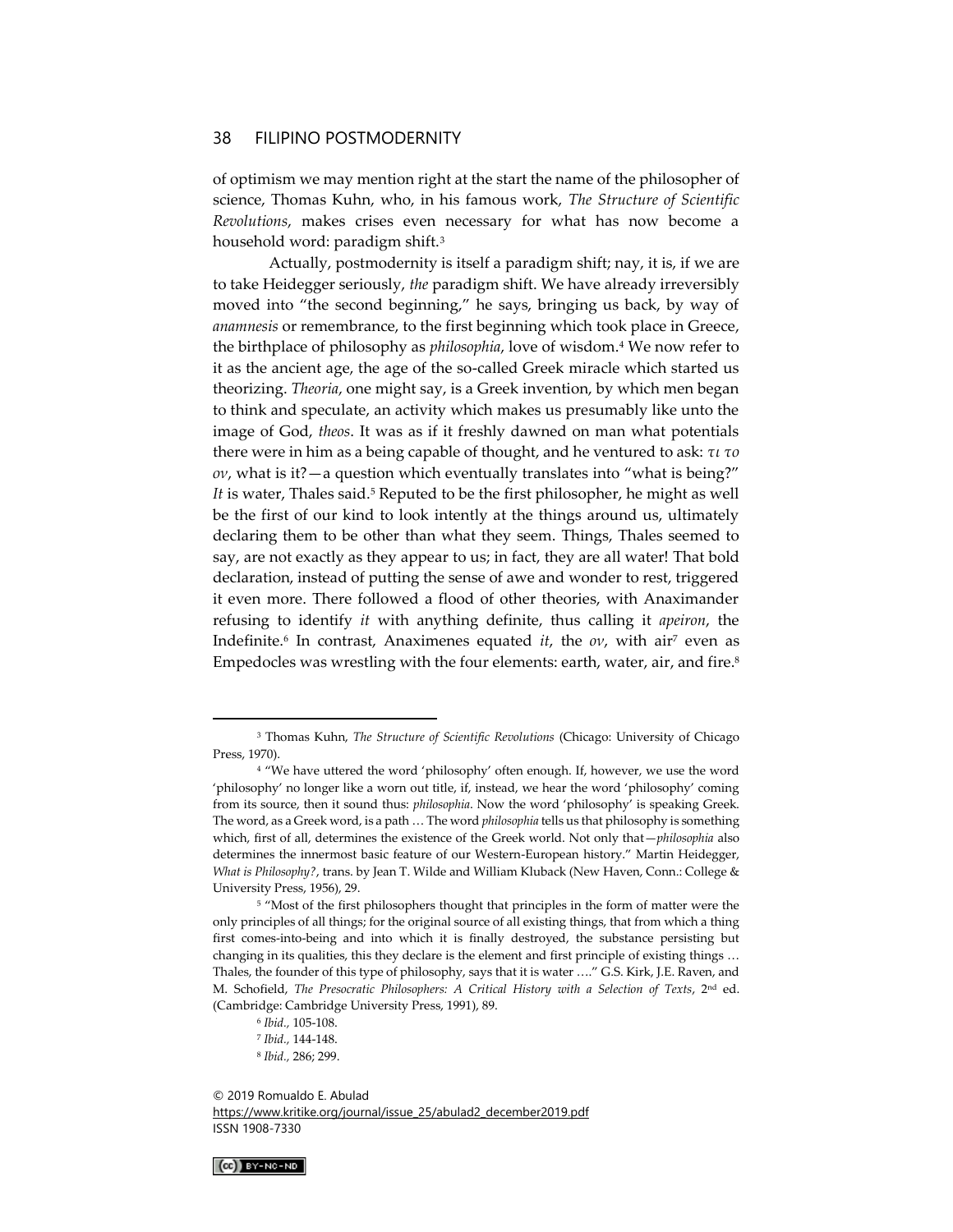A crucial moment in this theoretical preoccupation over the stuff (*Urstoff*) or element of the universe occurred when Democritus coined the word *atomos*, 9 the very same word the moderns, a millennium later, would use to designate what they, mistakenly it turned out, thought to be the minutest component of things. That the modern-day atoms proved susceptible to fusion, fission, and even explosion is proof supreme that they, the atoms, have parts, thus in no way the long sought-for ultimate stuff of the universe. Leibniz came to the rescue, it is true, by giving the name monads to the true atoms of nature, $10$  but his purely rational proof for them could be easily rejected by any empirically inclined investigator. What all this proves, we repeat, is only that the line of inquiry started by the Greeks was picked up effectively about a millennium later by the moderns. The intervening millennium called the Medieval Age was, at first blush, a detour from the way of the ancients who dared to use sheer reason in the acquisition of knowledge, the same reason which sets men apart from the animals. Indeed, it is the ancients who defined man as a rational animal, with emphasis on *that rational part which enables us to know the truth and seek the good, signifying the two functions of* reason as intellect and will. One can see how this view of man inevitably makes knowledge and science a natural objective of the mind, which explains the primacy hitherto given to education or enlightenment. Although this culminates in the scientific advances of modernity and the technological efficiency we experience even in postmodernity, the fact is that the spirit of the Middle Ages was a product of the metaphysics of the ancients which, according to Aristotle, is the quest for the ultimate causes, reasons and principles of all things in the light of reason alone.<sup>11</sup>

Again, here, Heidegger is not far from right in pronouncing classical metaphysics as an *onto-theo-logy*. <sup>12</sup> The search for the *rerum natura* finds its highest achievement in the First Cause who is Uncaused, the First Mover who is Unmoved, to which, as observed correctly by St. Thomas Aquinas, we give the name God.<sup>13</sup> That God is not an original medieval concoction, though; one finds that already among the Greeks, most notably in Aristotle.<sup>14</sup> Thus, the

© 2019 Romualdo E. Abulad

[https://www.kritike.org/journal/issue\\_25/abulad2\\_december2019.pdf](https://www.kritike.org/journal/issue_25/abulad2_december2019.pdf) ISSN 1908-7330



<sup>9</sup> *Ibid.,* 406-408.

<sup>&</sup>lt;sup>10</sup> "... these monads are the true atoms of nature, and, in a word, the elements of all things." Gottfried Wilhelm von Leibniz, *Monadology*, in *Leibniz Selections*, ed. by Philip P. Wiener (New York: Charles Scribner's Sons, 1951), § 3.

<sup>11</sup> See Aristotle, *Metaphysics,* trans. by W.D. Ross in *The Basic Works of Aristotle*, ed. by Richard McKeon (New York: Random House, 1941), 980a22-988b23.

<sup>12</sup> See Martin Heidegger, "The Onto-theo-logical Nature of Metaphysics," in *Essays in Metaphysics: Identity and Difference*, trans. by Kurt F. Leidecker (New York: Philosophical Library, Inc., 1960), 33-67.

<sup>13</sup> Thomas Aquinas, *Summa Theologica,* Vol. 1, trans. by Fathers of the English Dominican Province (Westminster, Maryland: Christian Classics, 1981), Ia.2.3.

<sup>14</sup> "… if there *is* no first there is no cause at all." Aristotle, *Metaphysics*, 994a18. "… the first mover is itself unmoved." *Metaphysics,* 1012b30. "We say therefore that God is a living being,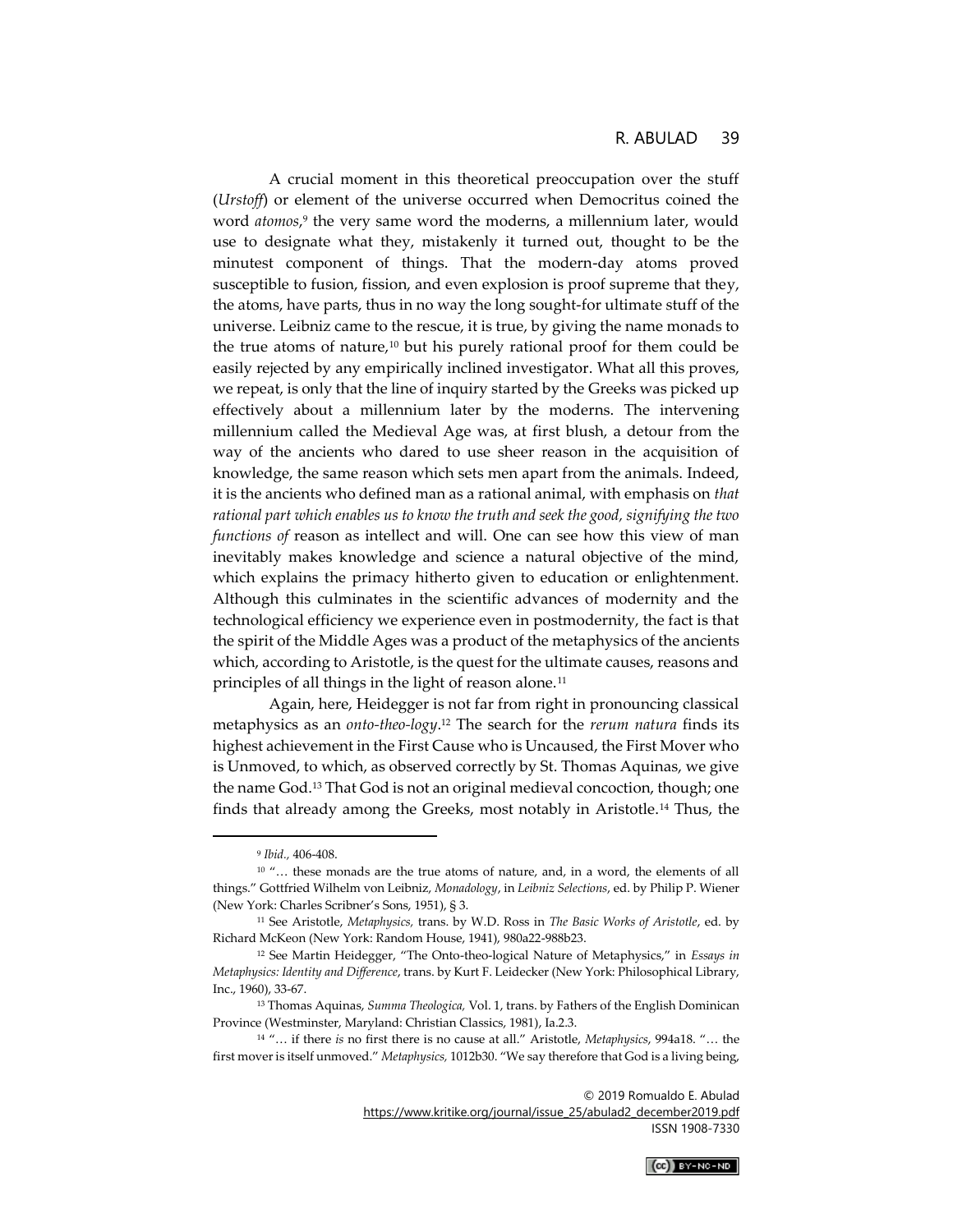medieval experiment which lasted for a thousand years and extended even beyond that time until today is part of that progression which started among the ancients and which suffered relentless criticism only during the modern age, a critique which resulted in the destruction of the whole metaphysical edifice of what Heidegger calls "the first beginning."<sup>15</sup>

The beginning of the end officially started with René Descartes's universal doubt.<sup>16</sup> That was a sweeping move intended to wipe completely clean our mental slate, retaining only what even Husserl some two centuries later would pronounce as an inevitable residue, the pure consciousness or *cogito*. <sup>17</sup> It is this *cogito* which, one might say, constitutes the basic assumption of all modernity, which is why we describe this age as anthropocentric.<sup>18</sup> Husserl, in fact, dubbed his own philosophy as a neo-Cartesianism.<sup>19</sup> Why, then, did he have to *repeat* Descartes? Because between Descartes and Husserl there stood, first of all, the formidable German philosopher, Immanuel Kant, who, once and for all, tried to solve the dilemma left by the conflicting theories of the rationalists and the empiricists. The rationalism of Leibniz, a true heir of Cartesian idealism, was coming, as it were, from the pure consciousness or *cogito*, guided only by clear and distinct perceptions, not to mention the logical principle of non-contradiction; this led, however, all the way to the philosophy of Christian von Wolff whom Kant declared, positively

[https://www.kritike.org/journal/issue\\_25/abulad2\\_december2019.pdf](https://www.kritike.org/journal/issue_25/abulad2_december2019.pdf) ISSN 1908-7330



eternal, most good, so that life and duration continuous and eternal belong to God; for this *is*  God." *Metaphysics*, 1072b28-29.

<sup>15</sup> See Preview to Heidegger, *Contributions to Philosophy*.

<sup>&</sup>lt;sup>16</sup> "In order to examine into the truth, it is necessary at least once in one's life to doubt of all things, so far as this is possible." René Descartes, *Principles of Philosophy*, in *The Philosophical Works of Descartes,* trans. by Elizabeth S. Haldane and G.R.T. Ross (Cambridge: Cambridge University Press, 1967), 219.

<sup>&</sup>lt;sup>17</sup> "Consciousness in itself has a being of its own which in its absolute uniqueness of nature remains unaffected by the phenomenological disconnexion. It therefore remains over as a 'phenomenological residuum,' as a region of Being which is in principle unique, and can become in fact the field of a new science—the science of Phenomenology." Edmund Husserl, *Ideas: General Introduction to Pure Phenomenology*, trans. by W. R. Boyce Gibson (New York: Collier Books, 1962), 102.

<sup>18</sup> I heard this first said in her classes by Emerita Quito, e.g., "Descartes led Modern Man with his theory of Universal Doubt. Everything must be suspended in doubt so that the mind can begin with a clean slate. It was, however, impossible to cleanse the mind completely of all truths for there was one truth that was undeniable, and that was that 'while I doubt, I think, and because I cannot think without existing, therefore, I exist.' *I think, therefore, I exist* became the starting point of all philosophy." *Lectures on Comparative Philosophy*, in *A Life of Philosophy: Festschrift in honor of Emerita S. Quito* (Manila: De La Salle University Press, 1990), 508.

 $19$  "... phenomenology might almost be called a new, a twentieth century, Cartesianism." Edmund Husserl, *The Paris* Lectures, trans. by Peter Koestenbaum (The Hague: Martinus Nijhoff, 1964), 3. "Accordingly one might almost call transcendental phenomenology a neo-Cartesianism …." *Cartesian Meditations: An Introduction to Phenomenology*, trans. by Dorion Cairns (The Hague: Martinus Nijhoff, 1973), 1.

<sup>© 2019</sup> Romualdo E. Abulad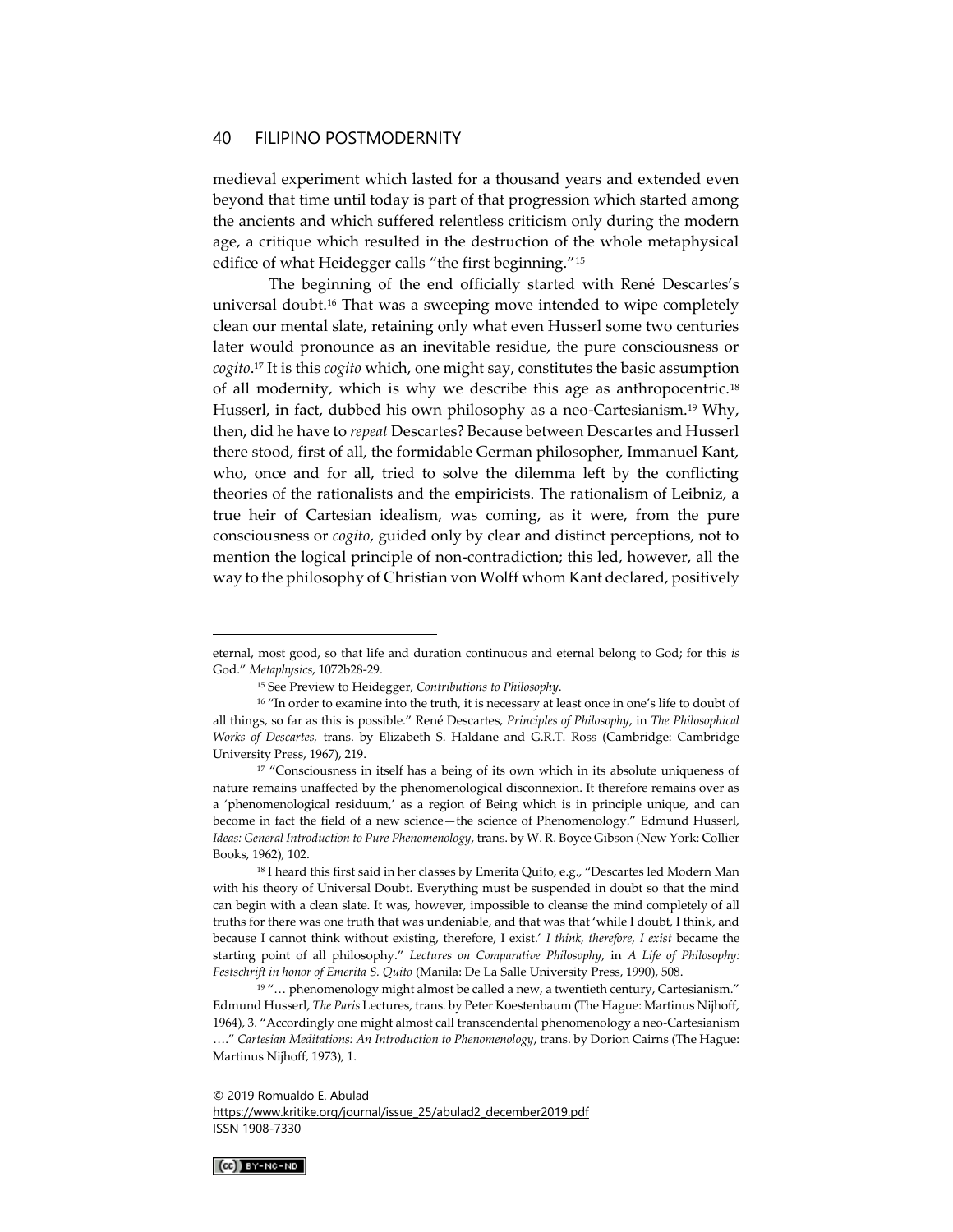if not approvingly, as the greatest dogmatist of his time.<sup>20</sup> On the opposite camp was the triumvirate of Locke, Berkeley, and Hume, the young nomads<sup>21</sup> who delivered, blow by blow, the final strokes in the progressive methodic doubt initiated, albeit unwaringly left unfinished, by Descartes. It took Locke to demolish the innate ideas<sup>22</sup> whose most illustrious proponent was Plato, and it took Berkeley<sup>23</sup> and Hume<sup>24</sup> to explode the concepts of substance and causality, respectively, which were entrenched by Aristotle. No wonder Kant himself, despite the education he received from the Leibniz-Wolffian school, declared himself radically awakened from his dogmatic slumber by Hume.<sup>25</sup>

Thus, the final blow to classical philosophy was delivered by Kant's *Critique of Pure Reason*, the very title of which is reminiscent of Descartes's universal doubt, which can now finally be pronounced to have reached completion. This completion of the Cartesian doubt by way of Kant's critique of pure reason proved to be also the end of philosophy, leaving none of the architectonic of Greek philosophy standing. This is the true culmination of "the first beginning." From Descartes to Kant is a period of merciless critique, aimed paradoxically at certitude, which resulted in the collapse of all Western and Eurocentric thinking, the end of "the first beginning" and the dawn of "the second beginning." This is the crisis of philosophy, nay the crisis of all human history, which accounts for *the* paradigm shift. How shall one proceed from here? Kant, the all-destroyer, we say, has left nothing standing.<sup>26</sup> All knowledge is merely a phenomenon, according to him, the appearance of things and not the things themselves.<sup>27</sup> This is the true ground zero as

© 2019 Romualdo E. Abulad

[https://www.kritike.org/journal/issue\\_25/abulad2\\_december2019.pdf](https://www.kritike.org/journal/issue_25/abulad2_december2019.pdf) ISSN 1908-7330

 $(Cc)$  BY-NC-ND

<sup>&</sup>lt;sup>20</sup> "... in a future system of metaphysics, we shall have to follow in the strict method of the celebrated Wolff, the greatest of all dogmatic philosophers …." Immanuel Kant, Preface to the Second Edition of *Critique of Pure Reason*, trans. by F. Max Müller (New York: Doubleday & Company Anchor Books, 1966), Bxxxvi-xxxvii, xlii.

<sup>&</sup>lt;sup>21</sup> "... the sceptics, a kind of nomads, despising all settled culture of the land, broke up from time to time all civil society." Kant, Preface to the First Edition of *Critique of Pure Reason*, xxiii.

<sup>22</sup> See John Locke, *An Essay Concerning Human Understanding*, Vol. 1 (New York: Dover Publications, 1959), Book I.

<sup>23</sup> See the first dialogue of George Berkeley in *Three Dialogues Between Hylas and Philonous*  (Indianapolis: Bobbs-Merrill Educational Publishing, The Library of Liberal Arts, 1977).

<sup>24</sup> See Sections IV (Skeptical Doubts Concerning the Operations of the Understanding) and V (Skeptical Solution of These Doubts) of David Hume in *An Inquiry Concerning Human Understanding* (Indianapolis: Bobbs-Merrill Liberal of Liberal Arts, 1965).

<sup>&</sup>lt;sup>25</sup> "I openly confess that my remembering David Hume was the very thing which many years ago first interrupted my dogmatic slumber and gave my investigations in the field of speculative philosophy a quite new direction." Immanuel Kant, Preface to *Prolegomena to Any Future Metaphysics*, trans. by Paul Carus and rev. by James W. Ellington (Indianapolis: Hackett Publishing Company, 1977), 5.

<sup>26</sup> It was Moses Mendelssohn who spoke of "the all-crushing Kant." See Allan Arkush, *Moses Mendelssohn and the Enlightenment* (Albany: State University of New York Press, 1994), 69.

<sup>&</sup>lt;sup>27</sup> "Even if we could see to the very bottom of a phenomenon, it would remain for ever altogether different from the knowledge of the thing by itself." Kant, *Critique of Pure Reason*,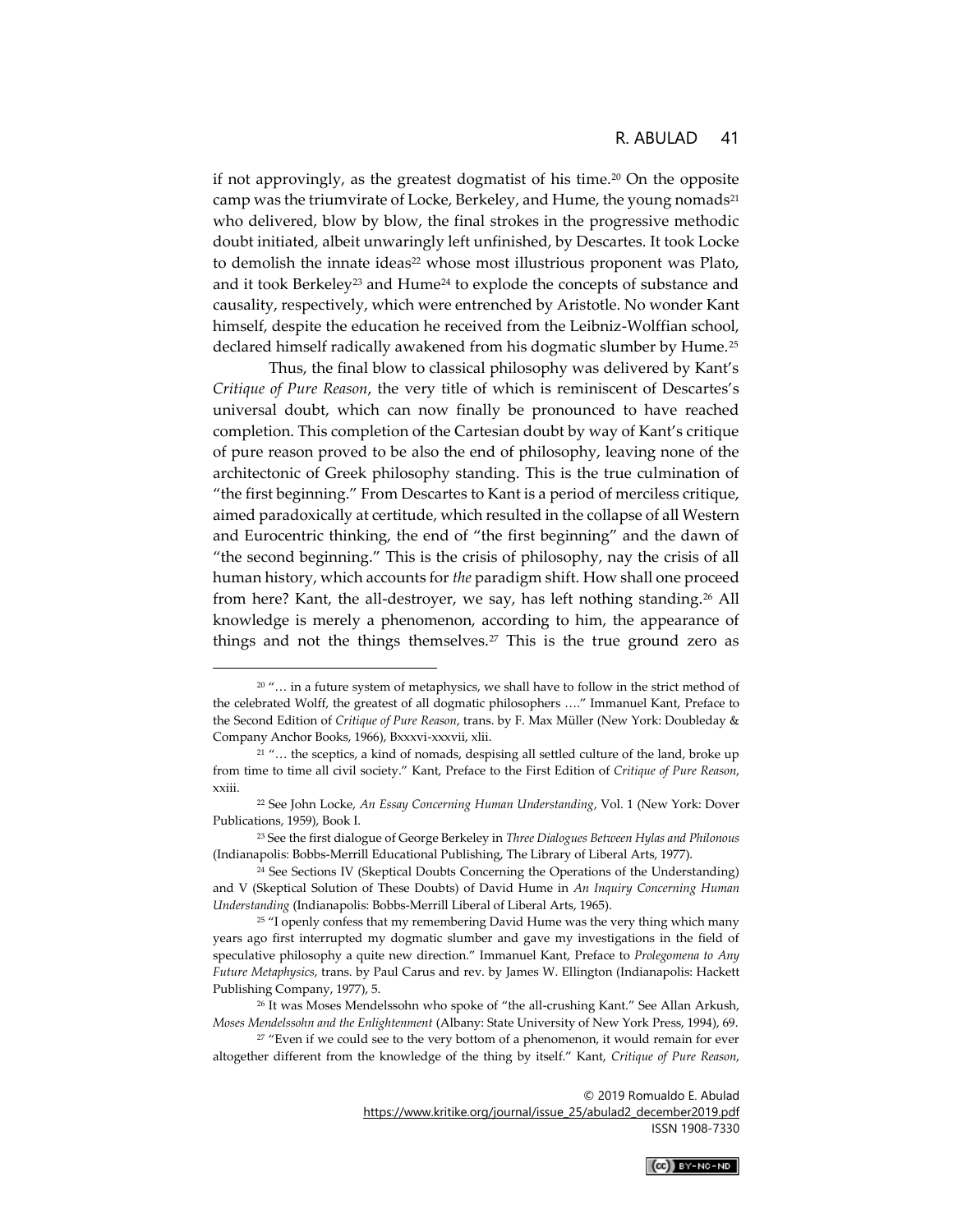envisioned by Descartes. If all beings are substances, as classical metaphysics would have us believe, then Berkeley has adequately pointed out to us that such substances are pure mental concoctions, sheer bundles of impressions, and thus evanescent. Today's scientists have taken that lesson seriously, a stance which has miraculously produced the quantum theory of physics which in turn makes of indeterminacy and relativity gospel truths, if any such truth can ever be called gospel and if such a gospel can ever be considered true. Parallel to this, and even more amazing, is the philosophy of Buddhism whose principle of *anatta* is an expression of the unreality of substances as well as the unreality of the ego substance itself, the self or the *cogito*. <sup>28</sup> By the time Kant ends his *critique of pure reason*, all the revered concepts of metaphysics—God, freedom, and immortality—have not only suffered a severe blow, they are done and over with. In the language of today's mightiest deconstructivist, Jacques Derrida, there is left not a trace, not even the trace of a trace.<sup>29</sup>

The German idealists, of whom the greatest is G.W.F. Hegel, boldly undertook the reconstruction of philosophy on the ashes of "the first beginning." However, the transition to the new paradigm could not be the work of only one man, no matter how profoundly great. With the closure of his system, and with him the system of German idealism, the new philosophers—the likes of Schopenhauer and Nietzsche, Schleiermacher and Marx—found all the more reason to endlessly disagree, even ridicule Hegel's *Phenomenology of Mind*. <sup>30</sup> It took Husserl, with his own brand of pure phenomenology, to somewhat resurrect what could possibly be reconstructed out of Hegel's phenomenology, without bringing the devil of a closure to the system. Up to his very last published work, Husserl remains "a beginning philosopher."<sup>31</sup> Phenomenology thus established itself as the

[https://www.kritike.org/journal/issue\\_25/abulad2\\_december2019.pdf](https://www.kritike.org/journal/issue_25/abulad2_december2019.pdf) ISSN 1908-7330



A44=B61, 37. "Its principles are principles for the exhibition of phenomena only; and the proud name of Ontology, which presumes to supply in a systematic form different kinds of synthetical knowledge a priori of things by themselves (for instance the principle of causality), must be replaced by the more modest name of a mere Analytic of the pure understanding." *Ibid*.*,*  A247=B303, 193.

<sup>28</sup> "The doctrine of Dependent Origination is the central teaching of the Buddha…. To say that a thing arises depending on its cause is to admit that it is momentary …. The theory of No-ego, the theory that the individual ego is ultimately false, is also based on this doctrine. When everything is momentary, the ego is also momentary and therefore relative and false." Chandradhar Sharma, *Indian Philosophy: A Critical Survey* (U.S.A.: Barnes & Noble, 1962), 62-63.

<sup>29</sup> "… the play of the trace, or the *différance,* which has no meaning and is not …. Always differing and deferring, the trace is never as it is in the presentation of itself. It erases itself in presenting itself …." Jacques Derrida, *Margins of Philosophy*, trans. by Alan Bass (Chicago: The University of Chicago Press, 1982), 22-23.

<sup>30</sup> G.W.F. Hegel, *The Phenomenology of Mind*, trans. by J.B. Baillie (New York: Harper Torchbooks, 1967).

<sup>31</sup> Considered his "great last work," Husserl's *The Crisis of European Sciences and Transcendental Phenomenology* is still only "an introduction to phenomenological philosophy."

<sup>© 2019</sup> Romualdo E. Abulad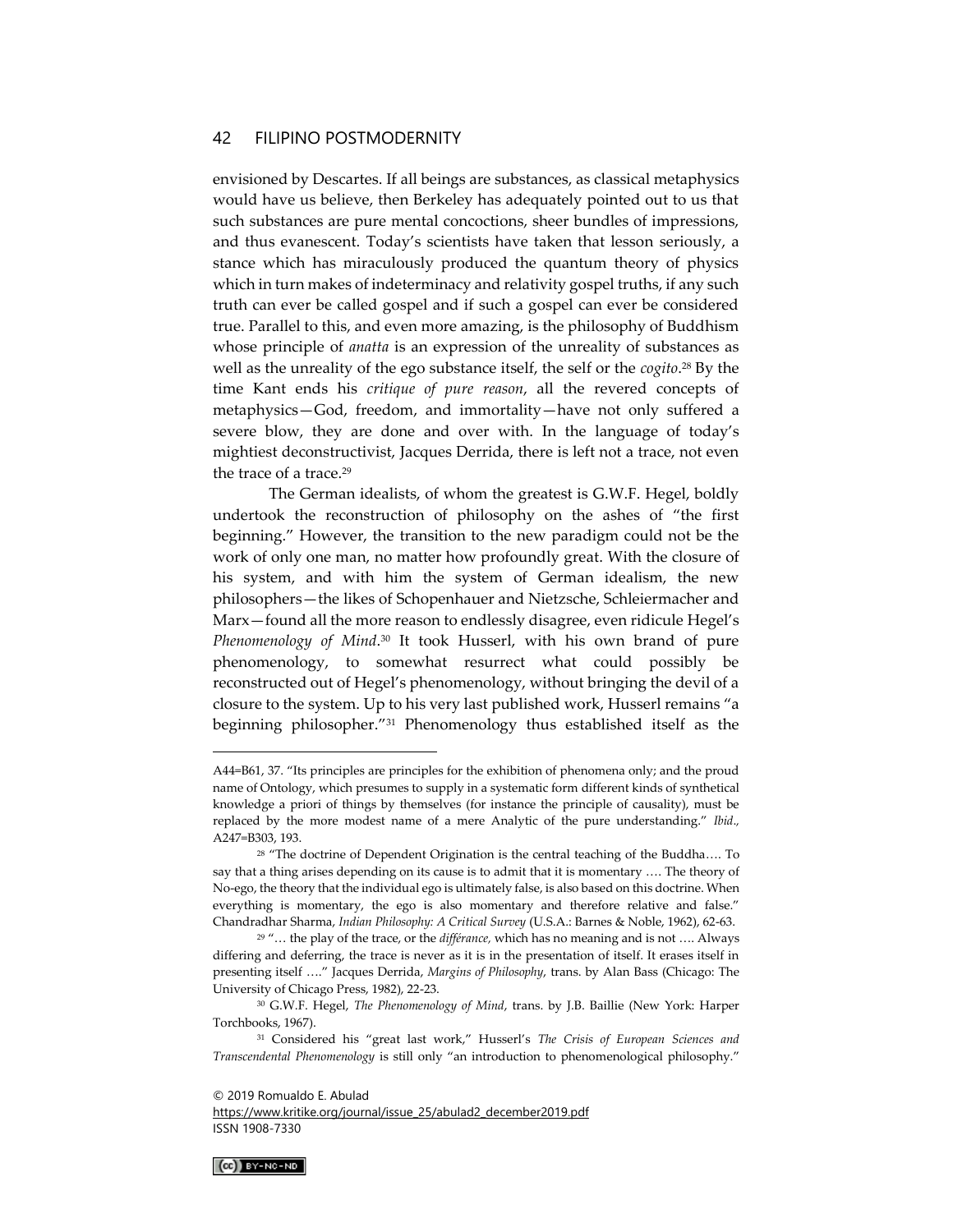method appropriate for the new way of thinking, not however the phenomenology of Hegel alone nor the phenomenology of Husserl alone, but the phenomenology of both together. It is this phenomenology which Heidegger used in order to cross the borders of the "first beginning" into the "new beginning," mistakenly taken by Husserl to be a betrayal of his method. With Heidegger the paradigm shift is done, and there is no more turning back.

It is this paradigm shift, this new beginning, which we mean by postmodernity. What does this entail? First, it presupposes a transformed human. Heidegger's *Dasein* is not the same as Aristotle's *animal rationale*, <sup>32</sup> in the same way that the Great Man, the man of *jen*, of Confucius should not be confused with the Petty Man.<sup>33</sup> The very mark of Dasein is authenticity, the

<sup>© 2019</sup> Romualdo E. Abulad [https://www.kritike.org/journal/issue\\_25/abulad2\\_december2019.pdf](https://www.kritike.org/journal/issue_25/abulad2_december2019.pdf) ISSN 1908-7330



Edmund Husserl, *The Crisis of European Sciences and Transcendental Phenomenology: An Introduction to Phenomenological Philosophy*, trans. by David Carr (Evanston: Northwestern University Press, 1978). Another major work of his late years, *Cartesian Meditations*, is similarly subtitled as "an introduction to phenomenology."

<sup>&</sup>lt;sup>32</sup> "This amounts to an essential transformation of the human from 'rational animal' (*animal* rationale) to Da-sein." Heidegger, *Contributions to Philosophy*, 3.

<sup>33</sup> Confucius, *The Sayings of Confucius,* trans. by James R. Ware (New York: The New American Library Mentor Book, 1955). Sample sayings: "To remain unconcerned though others do not know of us—that is to be Great Man!" (I.1); "Great Man applies himself to the fundamentals, for once the fundamentals are there System comes into being. It is filial duty and fraternal duty that are fundamental to Manhood-at-its-best." (I.2); "Great Man is no robot." (II. 12); "Great Man, being universal in his outlook, is impartial; Petty Man, being partial, is not universal in outlook." (II.14); "There is nothing which Great Man will contest with others. Since it is obligatory, however, he will engage in the archery tournaments. After greeting and deferring to the others, he mounts to the range. After he has finished he comes back and plays his proper role in the drinking [the loser must drink; for the winner there is no compulsion]. In such a contest he is still Great Man." (III.7); "Great Man's attitude toward the world is such that he shows no preferences; but he is prejudiced in favor of justice." (IV.10); "Great Man cherishes excellence; Petty Man, his own comfort. Great Man cherishes the rules and regulations; Petty Man, special favors." (IV.11); "Great Man is conscious only of justice; Petty Man, only of selfinterest." (IV.16); "When substance overbalances refinement, crudeness results. When refinement overbalances substance, there is superficiality. When refinement and substance are balanced one has Great Man." (VI.18); "Great Man is completely at ease; Petty Man is always on edge." (VII.37); "He can be entrusted with the education of a young child; he can be entrusted with the rule of a state; in a moment of crisis he remains unshaken: is such a man Great Man? He is." (VIII.6); "If Great Man is faultlessly respectful; if he is humble within the rites to his fellow men, then in the whole, wide world, all are his brothers. How can Great Man complain that he has no brothers?" (XII.5); "Great Man develops the virtues in others, not their vices. Petty Man does just the opposite." (XII.16); "Great Man is accommodating, but he is not one of the crowd. Petty Man is one of the crowd, but he is also a source of discord." (XIII.23); "Great Man is easy to serve but hard to please. Petty Man is hard to serve but easy to please." (XIII.25); "Great Man is dignified but not proud. Petty Man is proud but not dignified." (XIII.26); "A man like is Great Man, for he esteems Excellence." (XIV.5); "Great Man reaches complete understanding of the main issues; Petty Man reaches complete understanding of the minute details." (XIV.23); "He whose very substance is justice, whose actions are governed by the rites, whose participation in affairs is compliant, and whose crowning perfection is reliability — that man is Great Man."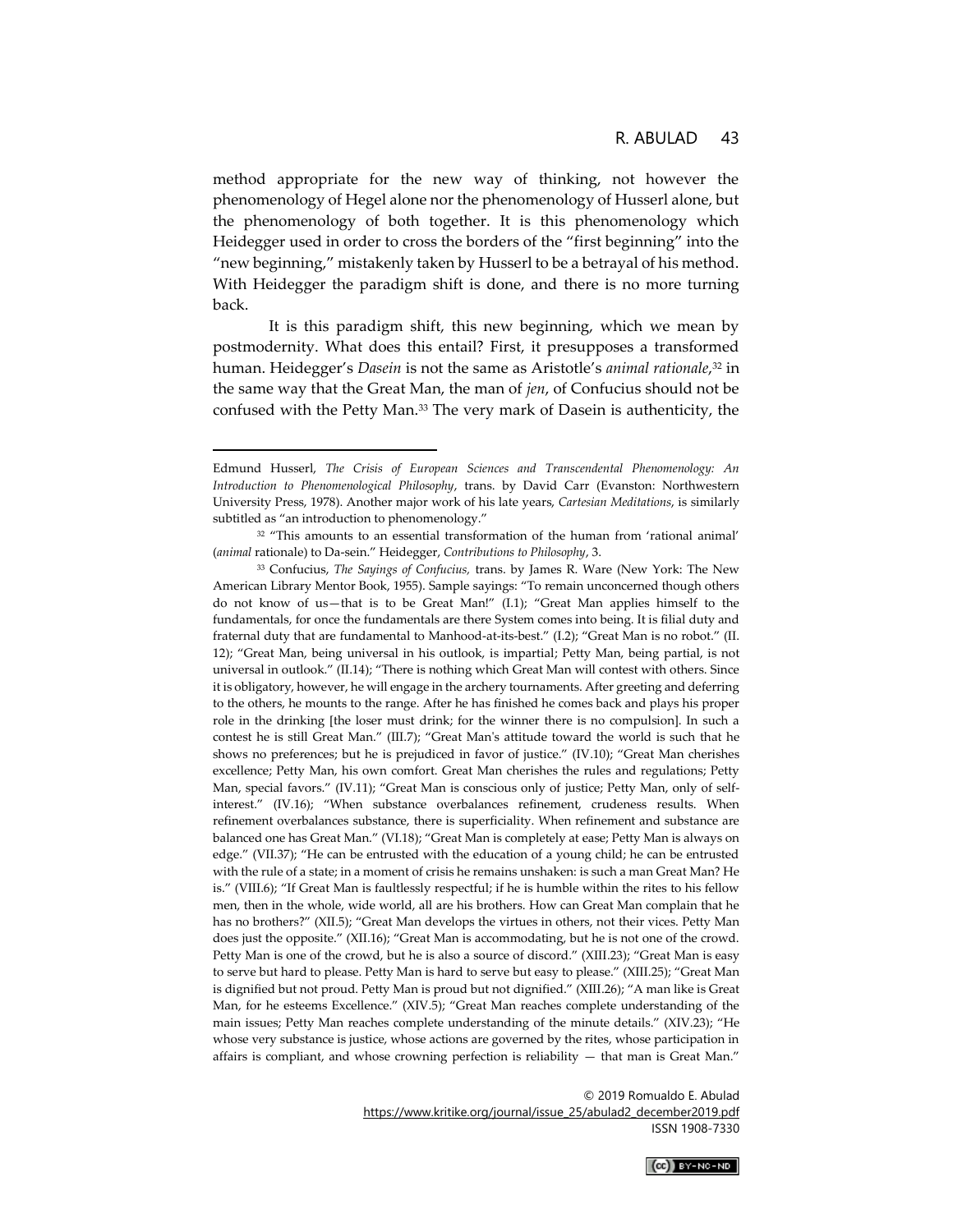opposite of which is duplicity which we may equate, in biblical language, with what Jesus denounces as hypocrisy or, in Jaime Bulatao's happy turn of phrase, a split level religiosity*.* This is why Heidegger describes the *das Man* as *ambiguity* (*Zweideutigkeit*): <sup>34</sup> he is a fake. As such he does not exhibit the good will which, according to Kant, is "the only thing in the world or outside of it which can be considered good without qualification."<sup>35</sup> In this Kant is no doubt under the influence of Rousseau whose general will never errs; the general will is thus always good.<sup>36</sup> This is the source of Emmanuel Levinas's emphasis on ethics. Coming as he is from Heidegger's "destruction of the history of ontology,"<sup>37</sup> Levinas would like to think of ethics, not metaphysics, as the first philosophy.<sup>38</sup> For his part, and seemingly in opposition to Levinas, Heidegger spent all his long, productive years in the quest for Being, declaring all metaphysics hitherto to be still no more than physics. The being

[https://www.kritike.org/journal/issue\\_25/abulad2\\_december2019.pdf](https://www.kritike.org/journal/issue_25/abulad2_december2019.pdf) ISSN 1908-7330



<sup>(</sup>XV.18); "Great Man's concern is that he may die without a good name." (XV.20); "Great Man demands it of himself; Petty Man, of others." (XV.21); "Great Man, out of a sense of pride, does not engage in strife; out of consideration for the group as a whole he does not join cliques." (XV.22); "Great Man avoids three things: sexual intercourse while still too young and before his pulse has settled down; fighting, once he has grown up and his pulse has become strong; further acquisition, once he has grown old and his pulse has weakened." (XVI.7); "There are three facets to Great Man. Looked at from a distance he seems stern; at close range he is pleasant; as we listen to his words they are clear-cut." (XIX.9); "He who is solely Manhood-at-its-best will know which men to like and which ones to hate." (IV.3); "He who concentrates upon the task and forgets about reward may be called Man-at-his-best." (VI.22); "The achieving of Manhood-at-its-best must come from you yourself; one does not acquire it from others!" (XII.1); "Remain sincere in purpose while studying widely, continue to think while posing frank and open questions. Therein lies Manhood-at-its-best." (XIX.6); "Asked about Manhood-at-its-best, he replied: 'When away from home act as respectfully as you would toward an important guest; handle the people as respectfully as you would the grand sacrifice. Do not do to others what you would not desire yourself." (XII.2)

<sup>34</sup> Martin Heidegger, *Being and Time*, trans. by John Macquarrie and Edward Robinson (New York: Harper Perennial Modern Thought, 2008), 217-219. The thematic analysis of the difference between Dasein and das Man is taken up in Chapter V, where Dasein is shown as *Geworfenheit, Verstehen* and *Rede,* while das Man is in contrast described as *Zweideutigkeit, Neugier*  and *Gerede.*

<sup>&</sup>lt;sup>35</sup> "It is impossible to conceive anything at all in the world, or even out of it, which can be taken as good without qualification, except a *good will.*" Immanuel Kant, *Groundwork of the Metaphysics of Morals*, trans. by H.J. Paton, in *The Moral Law* (London: Hutchinson's University Library, 1966), 61.

<sup>36</sup> "… the general will is always right and always tends to the public advantage; but it does not follow that the resolution of the people have always the same rectitude." Jean-Jacques Rousseau, *The Social Contract*, trans. by Henry J. Tozer, ed. by Lester G. Crocker (New York: Washington Square Press, Inc., 1967), 30.

<sup>37</sup> "The Task of Destroying the History of Ontology." Heidegger, Introduction to *Being and Time*, § 6, p. 41 ff.

<sup>38</sup> "The ethical, beyond vision and certitude, delineates the structure of exteriority as such. Morality is not a branch of philosophy, but first philosophy." Emmanuel Levinas, *Totality and Infinity: An Essay on Exteriority*, trans. by Alphonso Lingis (The Hague: Martinus Nijhoff, 1979), 304.

<sup>© 2019</sup> Romualdo E. Abulad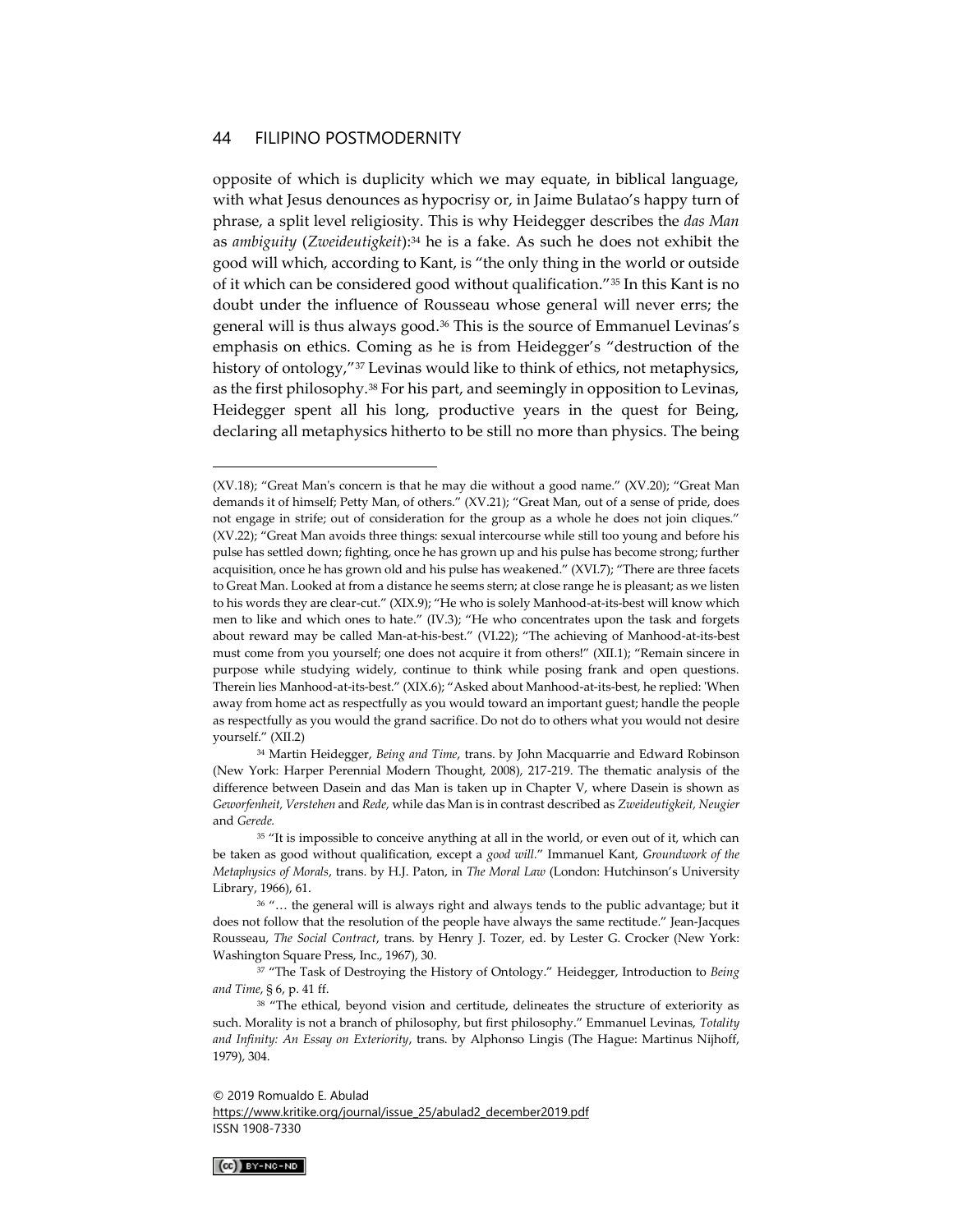of Aristotle is still only an entity, *das Seiende*, still only a substance or a thing. However, the being of genuine metaphysics is neither an entity, nor a substance, nor a thing: *Das Sein des Seienden ist nicht selbst ein Seiendes*. <sup>39</sup> With Heidegger, finally, we have arrived at the true metaphysics, the *ον* of the Greek *τι το ον*, the etymological root of the word 'ontology' which is usually taken to be identical with 'metaphysics,' which was still alive (says Heidegger) in Heraclitus and Parmenides but which started to dim and suffer forgetting in Plato and Aristotle; thereafter the road to the metaphysical oblivion, the forgetfulness of being, became decisive for all of human history which became dominated by the West.<sup>40</sup> On the positive side, this led to the multiplication of disciplines and the growth of the sciences which have brought about the theoretical and technological advances we are now witnessing globally, changes never yet known in history. The metaphysics of the first beginning, which Heidegger boldly denounced to be still a physics, has borne incredible fruit in terms of science and technology, creating endless possibilities not excluding unfortunately the march of humanity toward its own self-annihilation. To avoid this, there arises the need to go beyond the first beginning; that paradigm shift is a crucial moment, without which one gets stuck at best in modernity, at worse in a medieval consciousness steeped in that rationalism whose best shape is a type of intellectual erudition which does not necessarily equate with moral righteousness. Proof: one can be so smart and yet so corrupt. This cannot be the case with the truly postmodern human after it has gone through the explosion of all the categories and habits of thought, barriers which prevent one's coming face to face with the Other as an authentic ontological experience.

Postmodernity is the true goal of the ancients who have been deflected from their purpose by the ineluctable emphasis on reason which occupied humanity for at least the next two millennia. Having reached the limits of that preoccupation, we are finally able now to connect with the original thinking exemplified by Heraclitus and Parmenides and recover from the ensuing forgetfulness of being. Postmodernity is metaphysical and ontological in this original sense; we are now laying the foundation of the new beginning whose mark is authenticity, that is, fidelity to that which Kant rather formally refers to as the 'groundwork,' equivalent to Heidegger's thinking *vom Ereignis*. <sup>41</sup> It took more than two thousand years of earnest and ceaseless reflection before we arrived at this new beginning we now call postmodernity. The Catholic Church formally joined it when Pope John XXIII convoked the Second Vatican Council in 1962, and the Philippines followed

<sup>39</sup> "The Being of entities 'is' not itself an entity." Heidegger, *Being and Time*, 26.

<sup>40</sup> "This question (of Being) has today been forgotten." *Ibid*.*,* 21.

<sup>41</sup> Appropriately chosen are the titles of the books of Kant and Heidegger, namely: *Groundwork of the Metaphysic of Morals* and *Contributions to Philosophy (vom Ereignis).*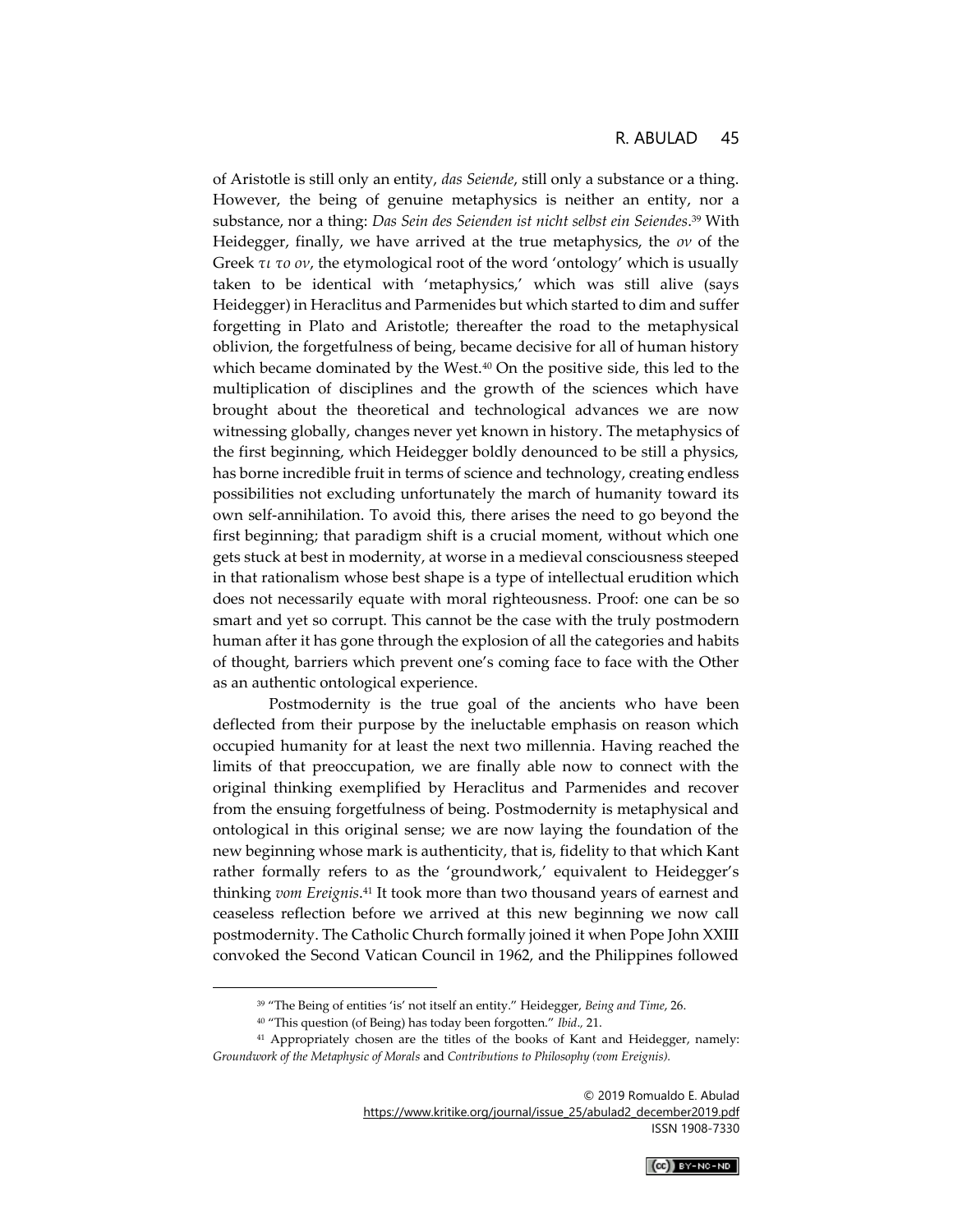suit in 1986 with the struggle and eventual victory of the People Power during the EDSA Revolution. In both instances, the work could not have been a purely rational work. No one could have conjectured that an aged, rather conservative pontiff would be God's instrument of a radical movement in the Church, nor could anyone have guessed that the outcome of the political turmoil over a raging 'social volcano' such as what observers were predicting for the Philippines would be a bloodless four-day uprising of the people spontaneously gathered along a major thoroughfare of Manila. Those were irreversible events, our entry into postmodernity, a step which we can no longer unmake, a point of no return.

And now you ask me—*Quo vadis?* Where are we going? The question smacks of anxious concern; it smells of uncertainty. Is postmodernity a mistake? Could history be wrong? Hegel speaks of the cunning of reason;<sup>42</sup> what reason is he talking about? He cannot have meant the reason of any one rational animal, does he? Surely there are historical individuals, but even they have to be sacrificed in the slaughter-bench of history;<sup>43</sup> they cannot possibly have lasted for ever. The cunning of reason survives them. Perhaps Pierre Teilhard de Chardin could somehow help us here. He speaks of a center in each individual thing, the "within" whose destiny is to reveal itself ever more clearly in the process of evolution.<sup>44</sup> It has taken eons to reach this far and we might say that we have already a glimmer of that center whose fullness, however, has not yet come. Could it be that Hegel's cunning of reason belongs to that center of which Teilhard speaks? It is tempting to do as Teilhard, the Jesuit priest, actually did—identify that center as the Christ in all of us, so that in the end we might all be gone but only to give way to the emergence of the Cosmic Christ.<sup>45</sup> Not everyone, however, will be ready to take that easy leap. To the Taoists, for instance, it could be the Uncarved Block, the nameless one.<sup>46</sup> Perhaps, after all, it is not all a shameful thing that, as Pope John Paul II said, the Buddhists are atheists; they have no God. We

[https://www.kritike.org/journal/issue\\_25/abulad2\\_december2019.pdf](https://www.kritike.org/journal/issue_25/abulad2_december2019.pdf) ISSN 1908-7330



<sup>&</sup>lt;sup>42</sup> "Reason governs the world, and has consequently governed its history." G.W.F. Hegel, *Philosophy of History*, trans. by J. Sibree (New York: Dover Publications, 1956), 25.

<sup>&</sup>lt;sup>43</sup> "History (is) the slaughter-bench at which the happiness of peoples, the wisdom of States, and the virtue of individuals have been victimized …." *Ibid*., 21.

<sup>44</sup> "… *co-extensive with their Without, there is a Within to things*." Pierre Teilhard de Chardin, *The Phenomenon of Man*, trans. by Bernard Wall (New York: Harper & Row Perennial Library, 1975), 56.

<sup>45</sup> "Only one reality seems to survive and be capable of succeeding and spanning the infinitesimal and the immense: energy—that floating, universal entity from which all emerges and into which all falls back as into an ocean; energy, the new spirit; the new god. So, at the world's Omega, as at its Alpha, lies the Impersonal." *Ibid*., 258.

<sup>&</sup>lt;sup>46</sup> "The Tao (Way) that can be told of is not the eternal Tao; The name that can be named is not the eternal name. The Nameless is the origin of Heaven and earth …." Lao Tzu, *Tao Te Ching*, in *a Source Book in Chinese Philosophy*, trans. by Wing-Tsit Chan (New Jersey: Princeton University Press, 1973), 1, p. 139.

<sup>© 2019</sup> Romualdo E. Abulad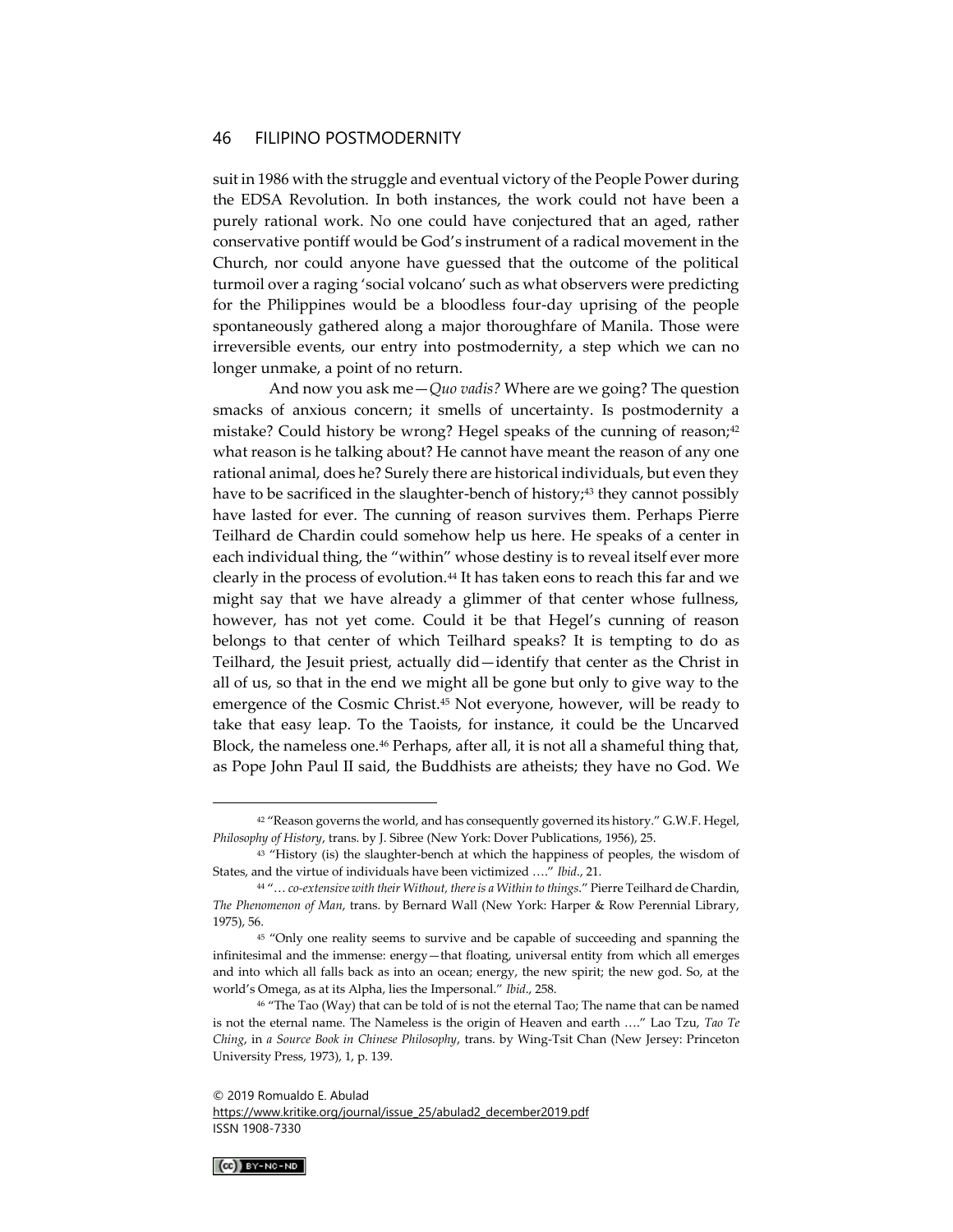are all familiar with how Nietzsche declared that God is dead, and that we have in fact killed him; we are his murderers. $47$  It is good to recall that those who constitute the so-called God-is-Dead Movement are mostly theologians,<sup>48</sup> not atheists at all but men and women at a season that has come of age and who are able to take the step beyond—beyond the God of our childhood and, in moral terms, beyond our tables of good and evil.<sup>49</sup>

With the postmodern shift of paradigm comes the end of Western domination. The new beginning is an equalizer of cultures, both East and West. The rediscovery of the East has made everyone conscious of the great civilizations much more ancient than Greece, especially (in philosophy) India and China. Now we beg the indulgence of the great Martin Heidegger and correct him somehow, giving to the East the honor of the first beginning, to Greece the second beginning and to the postmodern synthesis of both East and West the third beginning. Today's catchwords include terms like global, integral, inclusive, interconnectivity, dialogue, borderless, linkage, and similar others. Concepts that used to stand opposed to each other melt in a synthesis for which oftentimes we find no ready tags available. It still amazes us how, for example, Heidegger could tell us that, if we listen attentively, Parmenides who says that "All is Being" and Heraclitus who says that "All is Becoming" are actually saying the same thing.<sup>50</sup> The *docta ignorantia* or learned ignorance of Nicholas of Cusa, reputedly the first modern thinker,<sup>51</sup>

<sup>51</sup> "Cusanus the first modern thinker. His first step consists in asking not about God, but about the possibility of knowledge about God." Ernst Cassirer, *The Individual and the Cosmos in Renaissance Philosophy*, trans. by Mario Domandi (New York: Harper Torchbooks, 1963), 10.



<sup>47</sup> "God is dead!" is found in at least two works of Friedrich Nietzsche, Prologue to *Thus Spoke Zarathustra*, trans. R.J. Hollingdale (England: Penguin Books, 1961), 41; and "The Madman," in *Joyful Wisdom*, trans. by Thomas Common (New York: Frederick Ungar Publishing, 1960), 167-169.

<sup>48</sup> Some notable ones here picked at random are the following: Dietrich Bonhoeffer, *Letters and Papers from Prison*, trans. by Reginald Fuller and rev. by Frank Clarke and others (New York: The Macmillan Company, 1967); Harvey Cox, *The Secular City* (England: Penguin Books, 1968); Leslie Dewart, *The Future of Belief: Theism in A World Come of Age* (New York: Herder and Herder, 1968); John A.T. Robinson, *Honest to God* (London: SCM Press, 1969); and Gabriel Vahanian, *The Death of God: The Culture of Our Post-Christian Era* (New York: George Braziller, 1967).

<sup>49</sup> See Friedrich Nietzsche, *Beyond Good and Evil: Prelude to a Philosophy of the Future*, trans. by Walter Kaufmann (New York: Random House Vintage Books, 1966).

<sup>50</sup> "The first primordial thinker was named Anaximander. The two others, the only others besides Anaximander, were Parmenides and Heraclitus … Subsequent generations become more and more alienated from the early the early thinking." Martin Heidegger, *Parmenides*, trans. by André Schuwer and Richard Rojcewicz (Bloomington: Indiana University Press, 1992), 2. "Anaximander, Parmenides, and Heraclitus are the only primordial thinkers … They are primordial thinkers because they think the beginning. The beginning is what is thought in their thinking … Plato and Aristotle and subsequent thinkers have thought far 'more,' have traversed more regions and strata of thinking, and have questioned out of a richer knowledge of things and man. And yet all these thinkers think 'less' than the primordial thinkers." *Ibid*., 7-8.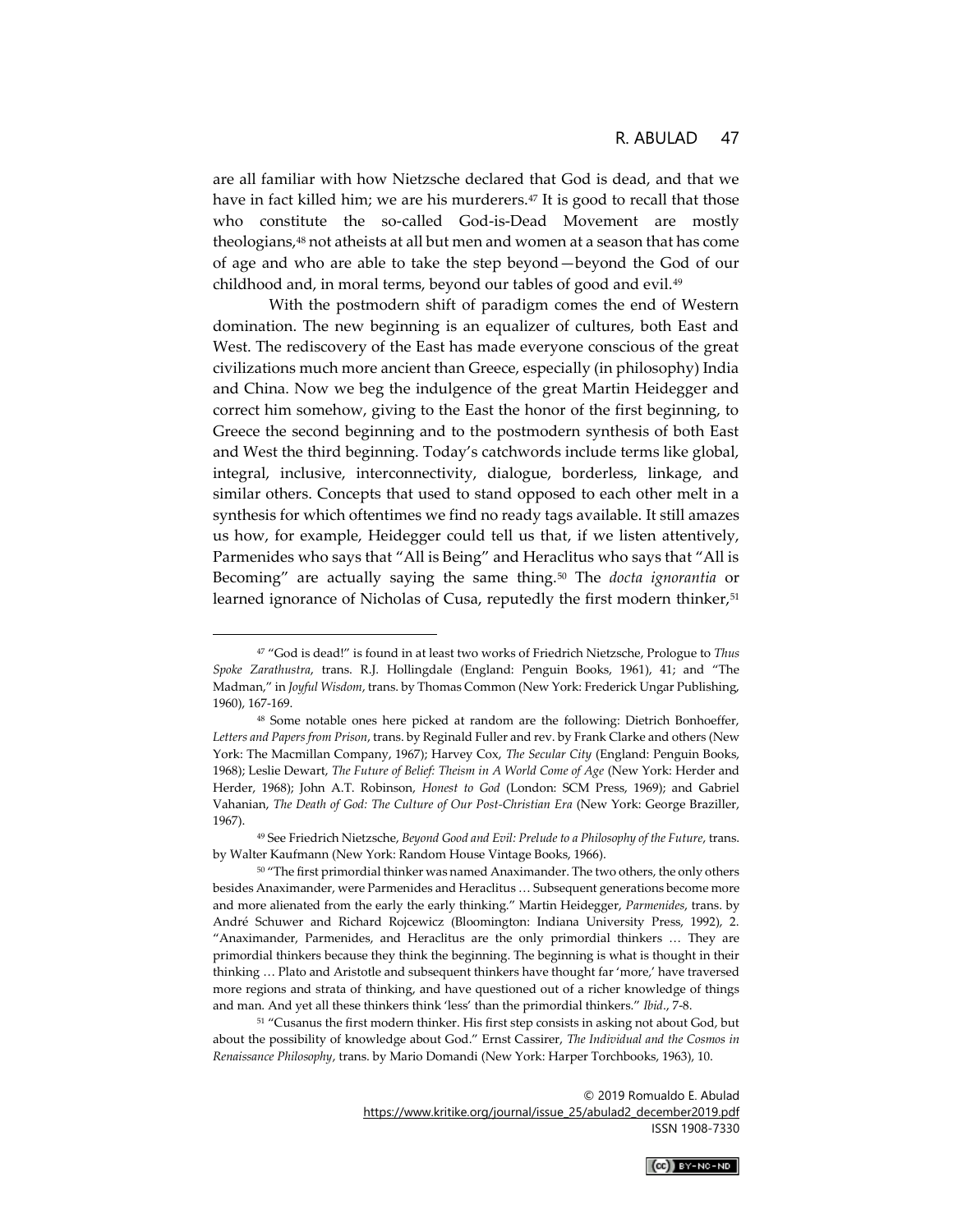is a contradiction in terms and would not have made sense if we did not recall that, in fact, Socrates was dubbed by the oracle of Delphi as the wisest of men precisely because, of all men, it was only he who knew that he did not know.<sup>52</sup> The *Tao Te Ching* tells us that he who knows does not know, and he who thinks he does not know knows.<sup>53</sup> This is the Hindu *neti, neti* (not this, not that),<sup>54</sup> which receives a Western garb when Kant concludes his critique with the declaration that all our knowledge is only of phenomena or appearances, never of the noumenon or the thing in itself.<sup>55</sup>

The same Kant has exploded the myth of the separation of subject and object; there is, in fact, no objectivity without subjectivity and no subjectivity without objectivity, an epistemological condition which was sealed by Husserl's adoption of the scholastic theory of intentionality according to which consciousness is always a consciousness of something (*Bewusstsein von Etwas*).<sup>56</sup> "No matter how deeply we look into things," says Kant, "we can never intuit the thing in itself, only the thing as it appears to us."<sup>57</sup> That spells out the so-called Copernican revolution that makes all knowledge subject to the *a priori* forms. No matter how hard we try, there is no way we can know the thing in itself; the proud name of ontology, declares the magisterial Kant, has to go. Descartes's first principle is still correct: "In order to examine into the truth, it is necessary once in one's life to doubt of all things so far as possible."<sup>58</sup> Husserl himself confesses to being a child of

[https://www.kritike.org/journal/issue\\_25/abulad2\\_december2019.pdf](https://www.kritike.org/journal/issue_25/abulad2_december2019.pdf) ISSN 1908-7330



<sup>52</sup> "I shall call as witness to my wisdom, such as it is, the god at Delphi." Plato, *Socrates' Defense (Apology)*, trans. by Hugh Tredenick, in *The Collected Dialogues of Plato*, ed. by Edith Hamilton and Huntington Cairns (New Jersey: Princeton University Press, 1973), 20e. The oracle of Delphi is reputed to have said, "The wisest of you men is he who has realized, like Socrates, that in respect of wisdom he is really worthless" (*ibid*., 23b).

<sup>53</sup> "To know that you do not know is the best." Lao Tzu, *Tao Te Ching,* 71, p. 172.

<sup>54</sup> "The empirical and negative description of the Absolute by means of *neti, neti* (not this, not this) or 'the neither-nor' necessarily presupposes the affirmation of the Absolute as all-Comprehensive and culminates in the transcendental Absolute which goes beyond both negation and affirmation. The *neti, neti* negates all descriptions about the Brahman, but not the Brahman itself." Sharma, *Indian Philosophy,* 17. Rather, the most preferred interpretation should be the most radical negation possible, possibly the one of Shankara. See also my "Links Between East and West in the Philosophies of Shankara and Kant" (Ph.D. Dissertation, University of Santo Tomas, Manila, 1978).

<sup>&</sup>lt;sup>55</sup> "Even if we could see to the very bottom of a phenomenon, it would remain for ever altogether different from the knowledge of the thing by itself." Kant, *Critique of Pure Reason*, A44=B61. "Its principles are principles for the exhibition of phenomena only; and the proud name of Ontology, which presumes to supply in a systematic form different kinds of synthetical knowledge a priori of things by themselves (for instance the principle of causality), must be replaced by the more modest name of a mere Analytic of the pure understanding." *Ibid*., A247=B303.

<sup>56</sup> "It belongs as a general feature to the essence of every actual *cogito* to be a consciousness *of* something." Husserl, *Ideas*, § 36.

<sup>57</sup> Kant, *Critique of Pure Reason*, A44=B61.

<sup>58</sup> Descartes, *Principles of Philosophy*, 219.

<sup>© 2019</sup> Romualdo E. Abulad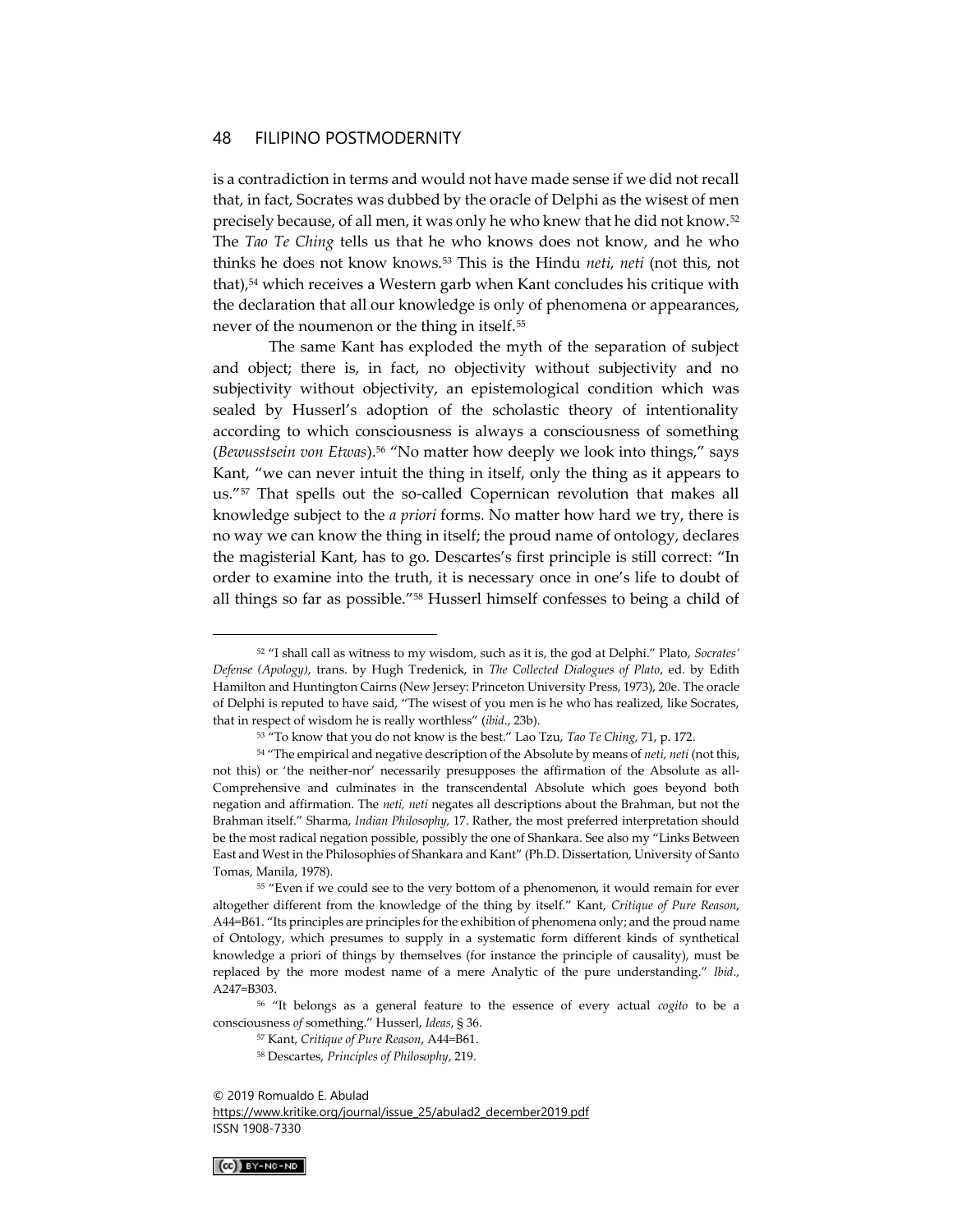Cartesianism, setting aside all prejudices in order to attain the presuppositionless cogito of Descartes.<sup>59</sup> On the surface, this would look like an intellectual stance ably contradicted by Heidegger who professes to be incapable of such presuppositionlessness; the *Verstehen,* he says, cannot possibly be presuppositionless, for no matter how hard we try we cannot completely cleanse our consciousness with its *Vorhabe, Vorgriff*, and *Vorsicht*. 60 This was then taken up by Hans-Georg Gadamer who confirmed Heidegger's stance against the myth of presuppositionlessness, saying instead that all is a matter not of doing away with presuppositions but of acquiring the right or correct prejudices<sup>61</sup> through *Bildung*, *sensus communis*, *judicium*, and taste, which he labeled as the four guiding concepts of humanism.<sup>62</sup> When you reach this far in our understanding of the nature of knowledge, the amazing thing is that Husserl's goal for advocating presuppositionlessness through the *epoche* is actually more realistically attained through hard, persistent study or *Bildung*, so that in effect what seems like a contradiction between Husserl and Heidegger, upon attentive listening, is actually one and the same. Similar identities of seeming opposites are found in the famous *yin* and *yang* of Taoism and the equally well-known Vedanta statement that Atman and Brahman are one. While the principle of contradiction remains the highest principle of analytic or tautological statements, this can no longer be the principle that governs truth-statements or synthetic propositions. Heidegger makes a lot of Kant's suggestion that, although there are two stems of knowledge, sensibility and understanding, there is possibly a common, unknown root which, says Heidegger, Kant himself identifies as the imagination.<sup>63</sup> Creativity becomes an even more powerful source of knowledge than logic, or perhaps something like what Gilles Deleuze refers to as the logic of sense,<sup>64</sup> the center and source of truth in us which Heidegger variously calls *poiesis*, *aletheia*, *Ereignis*.

Presupposed is a transformed human reality—Heidegger's *Dasein*, Nietzsche's *Übermensch,* Confucius' man of *jen,* the evolved humanity which

© 2019 Romualdo E. Abulad

[https://www.kritike.org/journal/issue\\_25/abulad2\\_december2019.pdf](https://www.kritike.org/journal/issue_25/abulad2_december2019.pdf) ISSN 1908-7330



<sup>&</sup>lt;sup>59</sup> "... phenomenology might almost be called a new, a twentieth century, Cartesianism." Husserl, *The Paris* Lectures, 3. "Accordingly one might almost call transcendental phenomenology a neo-Cartesianism …." *Cartesian Meditations*, 1.

<sup>60</sup> Heidegger, *Being and Time,* 191.

<sup>&</sup>lt;sup>61</sup> "If we want to do justice to man's finite, historical mode of being, it is necessary to fundamentally rehabilitate the concept of prejudice and acknowledge the fact that there are legitimate prejudices." Hans-Georg Gadamer, *Truth and Method*, trans. by Joel Weinsheimer and Donald G. Marshall (New York: Continuum, 1998), 277.

<sup>62</sup> On the Guiding Concepts of Humanism, see *ibid.*, 9-42.

<sup>63</sup> Martin Heidegger, *Kant and the Problem of Metaphysics*, trans. by James S. Churchill (Bloomington: Indiana University Press, 1965), 41. Heidegger cites Kant in A15=B29 and A835=B863.

<sup>64</sup> See Gilles Deleuze, *The Logic of Sense*, trans. by Mark Lester (New York: Columbia University Press, 1990).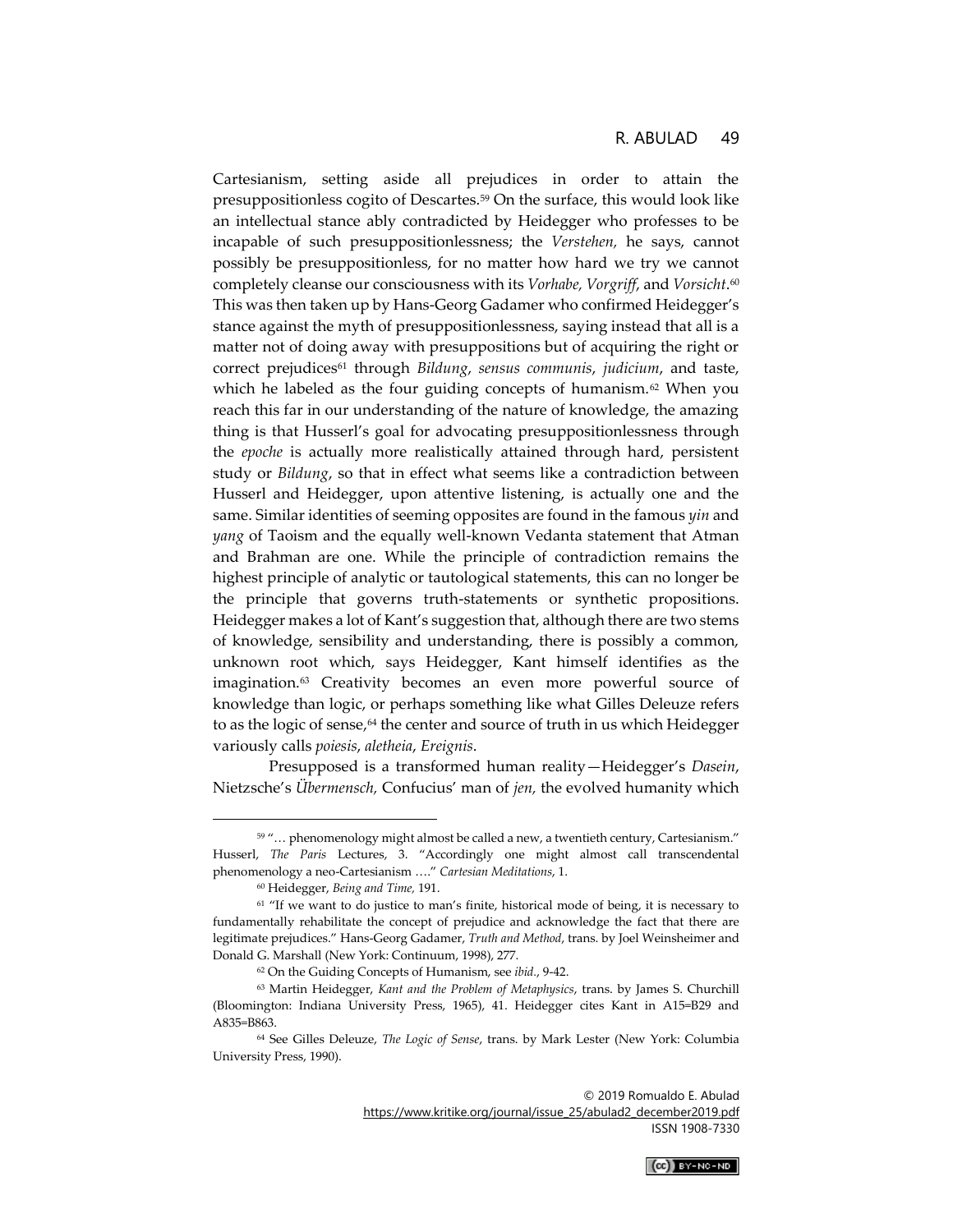is more than just a rational animal, Plato's human type who has transcended the culture of the cave and explored the upperworld until he or she has seen the Sun which is the Good. Thus, he or she is a species of an ethical humanity, not patterned after Machiavelli's prince who is both a lion and a fox but one molded after Rousseau's general will, Kant's good will and Levinas's subjectivity that is in touch with Infinity rather than Totality, which is *otherwise than being.* This is the man or woman of postmodernity, beyond good and evil because gripped at all times by that source of authenticity in us which makes us truly free and creative like a genius, hero, or saint. Compassion is the heart of a postmodern man or woman, coming as he or she is from what Confucius calls the Great Learning after a long and tedious work of formation similar to that phenomenology traversed by Hegel's *Geist* or Plato's educated human, a mind so profoundly vast that it is an embodiment of what Pope Francis calls integral ecology.<sup>65</sup> Such a human type cannot be a source of terror, corruption or any form of violence, oppression and injustice, who does not only know the theory of good but also lives it. This is the solution to all our earthly woes, but for now it is still only an ideal type, a humanity already there but still in the making, like God's Kingdom which is already there but not yet.

Why can't we yet experience the Kingdom of God? Because we have not yet been completely transformed. "Repent! The Kingdom of God is at hand!," goes the message of Jesus and John the Baptist.<sup>66</sup> The Kingdom is at hand, it is here amidst us, but if we have yet failed to experience it the reason is not far to seek—we have not yet repented, that is, we have not yet transfigured ourselves, our conversion has not taken place yet, we have not yet creatively evolved into that consummated species of the *élan vital* as intimated by Henri Bergson.<sup>67</sup> This ideal in the making is a concrete ideal, not an intellectual abstract; it requires a paradigm shift.

Postmodernity is that paradigm shift, that *metanoia* required before we are able to see the Kingdom; it is, as Nietzsche puts it, the meaning of the earth.<sup>68</sup> But postmodernity is not a ready-made product for the asking; rather, it continues to be a task, both the offshoot of hard work and, once undertaken, remains to be an ongoing task, always—like Husserl's phenomenology—a new beginning. What's wrong with it? Nothing, except that while it requires individual effort, the output is meant to be collective—social, cultural,

[https://www.kritike.org/journal/issue\\_25/abulad2\\_december2019.pdf](https://www.kritike.org/journal/issue_25/abulad2_december2019.pdf) ISSN 1908-7330



<sup>65</sup> See Francis, *Laudato si'* (Vatican City: Vatican Press, 2015).

<sup>66</sup> "Repent, for the Kingdom of God is at hand!" (Mt. 3:2). "The Kingdom of God is at hand. Repent, and believe in the gospel!" (Mk. 1:15).

<sup>67</sup> Henri Bergson, *Creative Evolution*, trans. by Arthur Mitchell (New York: The Modern Library, 1944).

<sup>68</sup> "The Superman is the meaning of the earth. Let your will say: The Superman *shall be*  the meaning of the earth!" Nietzsche, *Thus Spoke Zarathustra*, 42.

<sup>© 2019</sup> Romualdo E. Abulad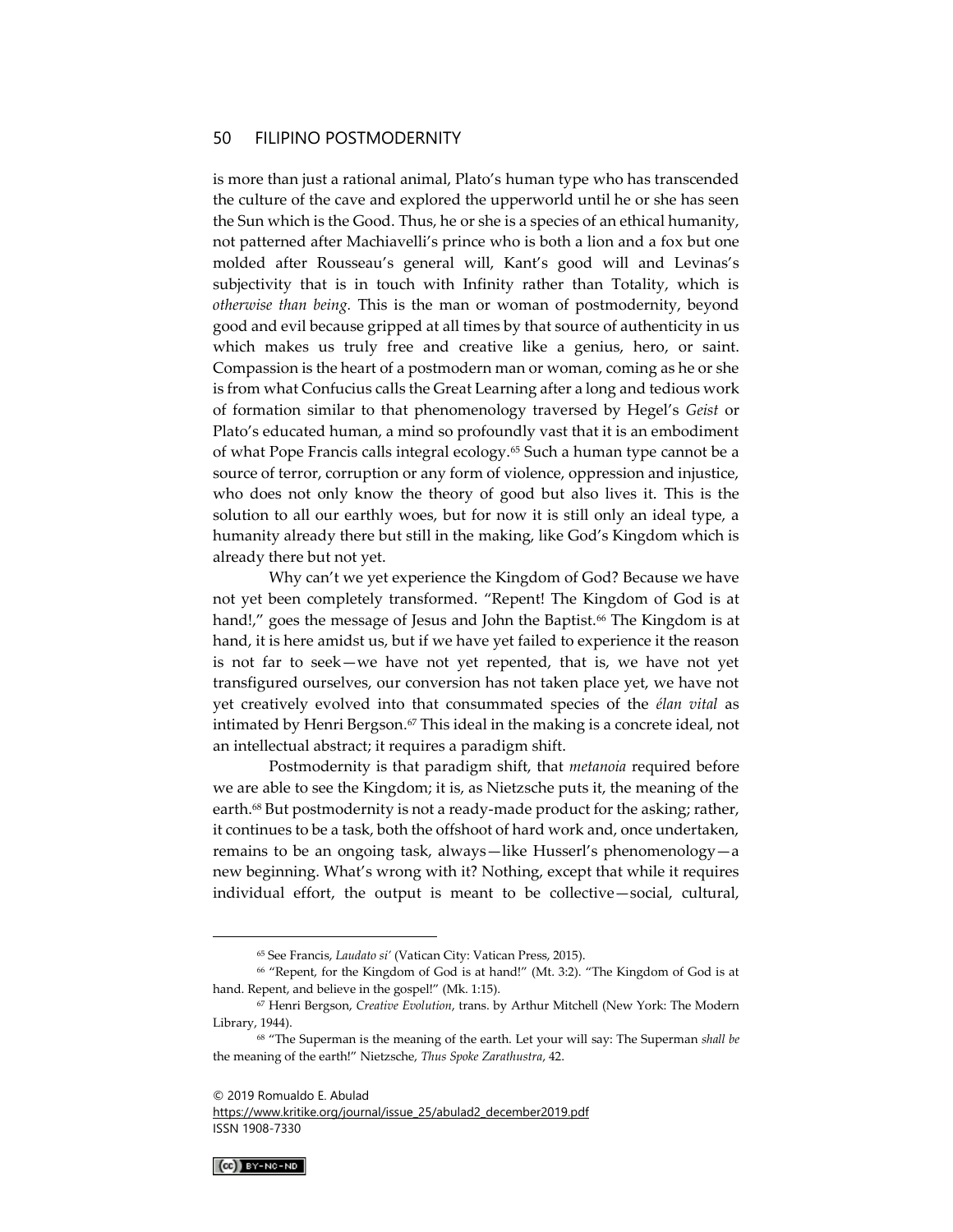historical. Postmodernity is global and is thus not confined to any nationality. Postmodernism is, as we've stressed in an earlier work, not an *ism* in the sense that empiricism, rationalism, communism, legalism, nationalism, Thomism and others are *isms*. Jean-Franςois Lyotard's assessment of postmodernity as a rejection of metanarratives is a faithful description of our time.<sup>69</sup> Dionisio Miranda's glocalization, which takes local and global simultaneously, fits the bill. The era is one of dialogical inclusiveness, making the playing field open to all, big and small alike, albeit the qualifications are tough, and standards are high. Excellence is a badge to wear and mastery of the craft is presupposed. What are the chances that Filipinos will play well? No doubt they can and should. It helps if one is coming from a society one can justifiably be proud of, something I could not claim for myself when I first went to Europe about forty years ago. When I confessed publicly that "As a Filipino, I had nothing to be proud of," I was then jeered, only to be vindicated when most everybody started saying the same thing in increasingly growing voices during the Martial Law years. Our spirit got its boost when, as a man, Filipinos flooded EDSA on those fateful four days of February in 1986 when, standing tall as a civilized nation, we drove the tyrant bloodlessly away after we had been cheated at what otherwise would have been our last chance at a peaceful change of government through a democratic election.<sup>70</sup> The dictator did not know the meaning of fair play and shamelessly abused its authority. Worse, human rights violations were committed with impunity, with plunder to boot that left our coffers dry. No wonder that even until today we continue to be wary of any threat of Martial Law, even as its appropriate use is unequivocally enshrined in the Philippine Constitution. The success, so far, of its implementation in the case of Marawi will hopefully alter somehow our misappreciation of this executive privilege, while we keep ourselves vigilant against its possible abuse. What is clearly working in all this is the invisible hand of People Power, which I would like to equate with God's power since *vox populi*, *vox Dei*, the voice of the people is the voice of God. The victory at EDSA is the people's victory, which is simultaneously God's victory. No less than Hegel describes the history of the world as "the true *Theodicœa*, the justification of God in History. Only *this* insight can reconcile Spirit with the History of the World—viz., that what has happened, and is happening every day, is not only not 'without God,' but is essentially His Work."<sup>71</sup>

© 2019 Romualdo E. Abulad

[https://www.kritike.org/journal/issue\\_25/abulad2\\_december2019.pdf](https://www.kritike.org/journal/issue_25/abulad2_december2019.pdf) ISSN 1908-7330



<sup>69</sup> Jean-François Lyotard, *The Postmodern Condition: A Report on Knowledge,* trans. by Geoff Bennington and Brian Massumi (Minneapolis: University of Minnesota Press, 1993).

<sup>70</sup> See Monina Allarey Mercado, ed., *People Power: The Greatest Democracy Ever Told, An Eyewitness History* (Manila: The James B. Reuter, S.J., Foundation, 1986). See also *Bayan Ko! Images of the Philippine Revolt* (Hong Kong: Project 28 Days, Ltd., 1986).

 $71$  "Our mode of treating the subject (of history) is a Theodicæa — a justification of the ways of God …." Hegel, *Philosophy of History*, 15. "… the History of the World … is the true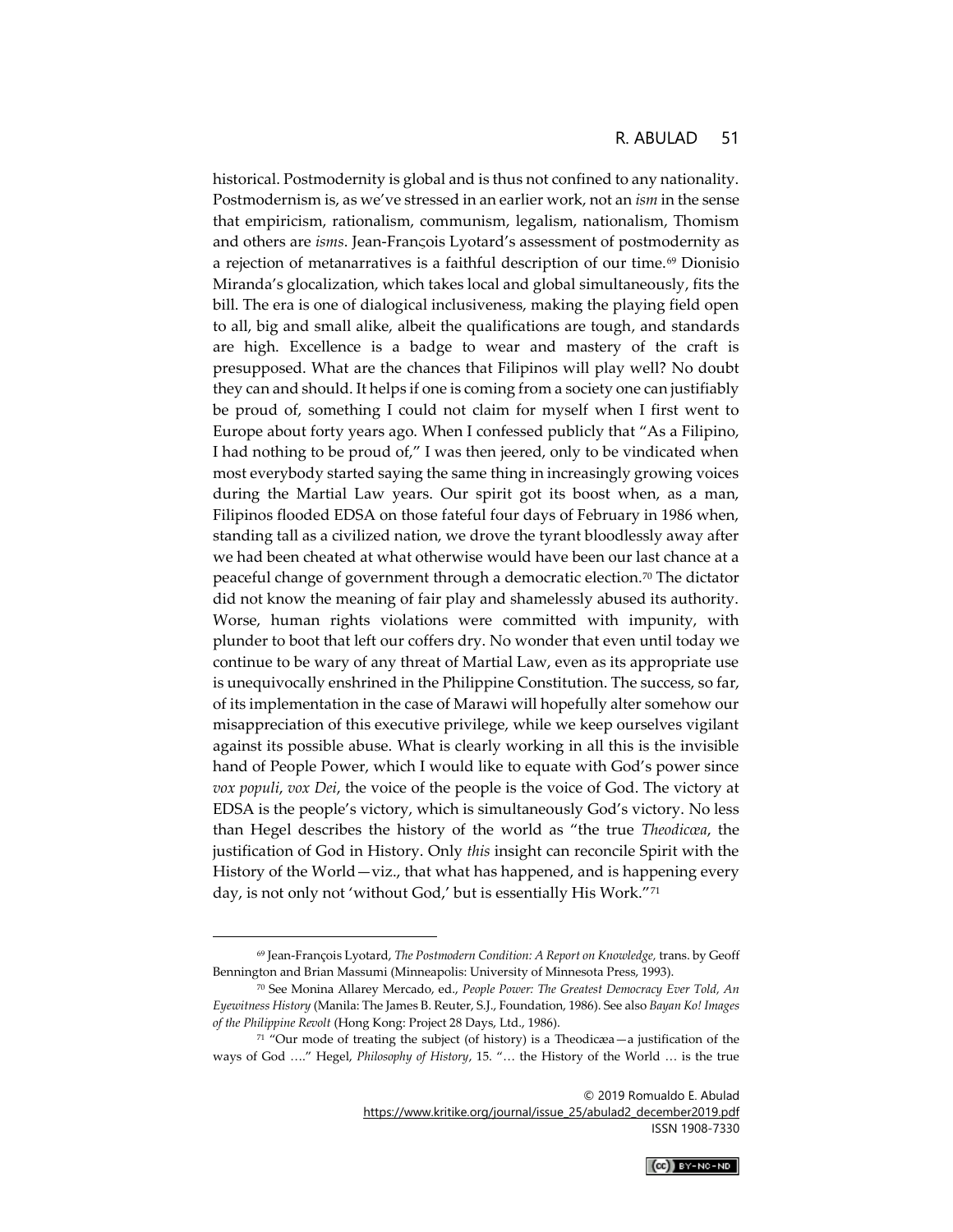And what about the current president, Rodrigo Duterte? Chances are that the killings his enemies attribute to him might actually be morally justifiable. Almost overnight the concepts of good and bad might have transvalued themselves and what used to be the moral table of the "civil society" has already turned stale and outdated. The times, I think, demand that we keep our minds open and dare to rethink and review our revered values. Even though I myself did not vote for this president, there is something instructive in the fact that our people has unequivocally, perhaps even unerringly, given him an overwhelming mandate. I have been listening to him since his victory at the polls and I see no reason why I should join the chorus of those against him; in fact, the probability is high that he is precisely the man we need for our time, the one who could turn the tide of corruption, criminality and drug addiction in our country. He does seem to me to be honestly imbued with love of country and regard for the common good, especially the youth of the land and the next generation of Filipinos. I could, of course, be wrong, but I'm praying to God that my political perception is accurate so that there can be reason for optimism in the future of our country. Certainly it would be unfair to lay at his door all the blame for the predicament of our country today, including the prevalence of poverty, corruption, and criminality which has built up through administration after administration of corrupt and incompetent politicians whose *raison d'etre*  seems to be more sophistry than philosophic, typical of big business rather than public service.

No wonder Rodrigo "Digong" Duterte, armed only with the people's support, is finding it an arduous task maneuvering over loads and loads of the social, political and economic problems we have inherited from our relatively short past, not to mention the damaged values left by centuries of colonization and misrule. Our only consolation, *consuelo de bobo* as it is called, is the fact that ours is a young country, given that the First Filipino is one represented by Dr. Jose Rizal (1861-1896).<sup>72</sup> That makes us just over a century old, born at a time when Europe was already way past modernity and giving way to the spirit of postmodernity through the likes of Marx and the young socialists. Before Rizal, during much of the colonial period, there were no Filipinos, only isolated inhabitants of scattered islands having little to do with each other. Indeed, the very name Filipino and the country this person occupied, now called the Philippines, smack of colonial influence, a heritage from the days of King Philip II of Spain. As Europe was then already reaping the fruit of the Enlightenment, our colonizers were making sure that these islands under their rule were going through the feudalism characteristic of

[https://www.kritike.org/journal/issue\\_25/abulad2\\_december2019.pdf](https://www.kritike.org/journal/issue_25/abulad2_december2019.pdf) ISSN 1908-7330



*Theodicæa*—the justification of God in History—viz., that what has happened, and is happening every day, is not only not 'without God,' but is essentially His Work." *Ibid*., 457.

<sup>72</sup> Leon Ma. Guerrero, *The First Filipino* (Manila: Guerrero Publishing, 2010).

<sup>© 2019</sup> Romualdo E. Abulad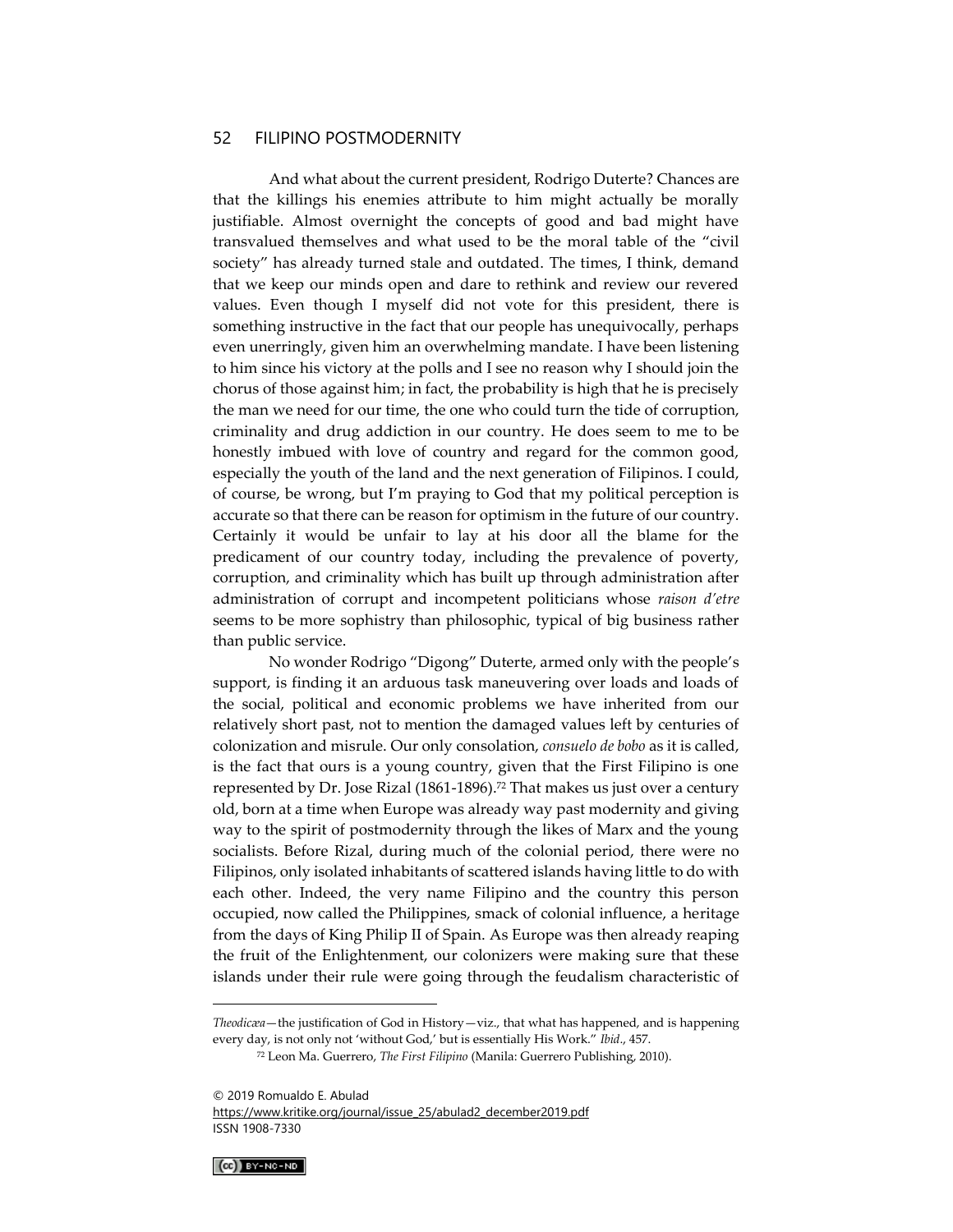the Medieval, so-called Dark Ages. The bright note, if at all there was such a bright note, consisted in these otherwise disconnected islands having been united by common *conquistadores* which accounted for the unity that was much needed in the struggle against a common enemy. That unity is the source of the emergence of our nation, the Filipino nation, which was not even a dream before Magellan landed on our shore presumably in 1521. When, after more than three centuries of colonial rule, the Spaniards left us, we were already a nation; we already called ourselves Filipinos when the Americans occupied us at the turn of the 20<sup>th</sup> century. When, finally, we gained our political independence from all foreign domination, we were nonetheless certified "little Brown Americans," albeit denied of legitimate American citizenship.

"Better to be run like hell by Filipinos than to be run like heaven by the Americans," President Quezon is reputed to have once said of our country. One might now wonder whether that was not meant to be a prophecy, for indeed what could be said of the long years of local leadership that tied us more and more tightly to the U.S. while creating a damaged culture that culminated in the plunder of the Marcos years, entrenching the mafia of elitism and corruption from which we are still struggling to liberate ourselves today? Poverty is endemic for which a semblance of wealth and urban culture provides the proverbial icing on the cake. The supposedly welcome gospel of economic progress achieved by President Benigno "Noynoy" Aquino's administration failed to trickle down to the masses who remained mercilessly poor, in fact the brunt of the drug industry as it has turned out today. We continue to tirelessly complain of the worsening traffic situation in our cities, another concern that seems only a miracle could solve. No wonder you ask, "Filipino postmodernity: *Quo vadis*?"

In fact, postmodernity has come by way of a historical remedy to our otherwise hopeless global condition. We need a paradigm shift, a new beginning, after we have reached and seen the limits of the first beginning which took place in Greece. Presuming man to be a rational animal, its goal has been the perfection of reason, which became translated into knowledge and science as the ground for technological innovation. The whole two millennia of this classical paradigm that resulted in science and technology has assuredly changed the face of the earth, a product of intellectual thinking. Kant's critique of pure reason sums up the relentless reflection that has produced, on the one hand, the theology of the Church and, on the other hand, the conceptual foundations of all the disciplines, scientific as well as humanistic. We came to recognize their limits when, speculatively, we found ourselves inevitably embroiled in what Kant describes as "the arena of

> © 2019 Romualdo E. Abulad [https://www.kritike.org/journal/issue\\_25/abulad2\\_december2019.pdf](https://www.kritike.org/journal/issue_25/abulad2_december2019.pdf) ISSN 1908-7330

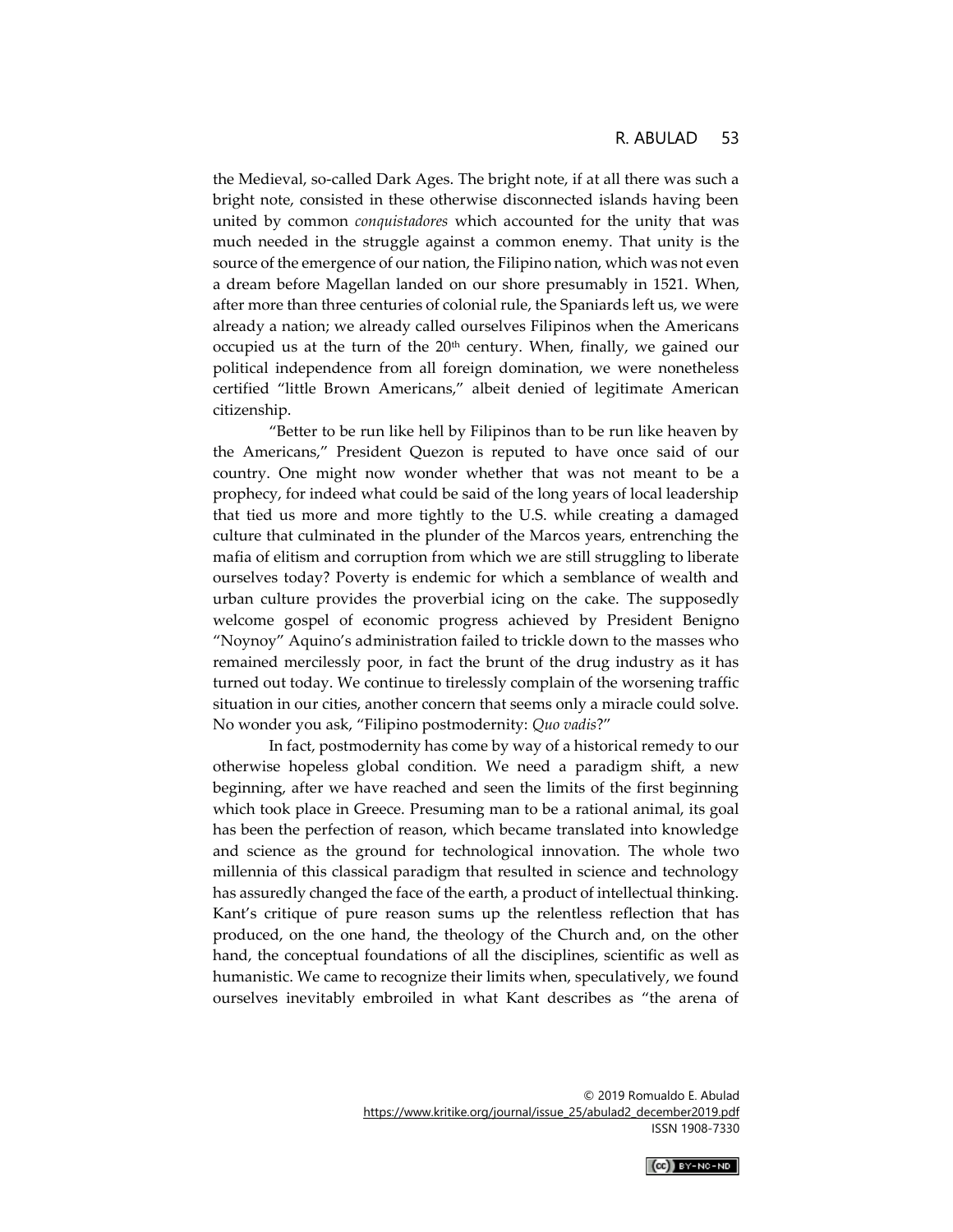endless controversies."<sup>73</sup> This crisis in our theoretical paradigm is most possibly the source too of many of the problems we are facing in our daily life. As observed by Santiago Sia, "a certain mindset has indeed influenced the outlook of those who have been responsible for the dire global situation."<sup>74</sup> The growing evidence of low ethical standards and values, he says, have had devastating consequences.<sup>75</sup> Heidegger read this human predicament as a long history of the forgetfulness of being, the original object of the intellectual quest, a forgetfulness which has produced a series of metaphysical ideas, all of which needs to be destroyed. This end of metaphysics is, so far as Heidegger is concerned, in the service of the recovery of the real metaphysics, a new ontological groundwork that should underlie all our future thought, that thinking which he describes as coming not so much from reason as *vom Ereignis*. Levinas, coming from the same source, explodes all metaphysics and replaces it with ethics as the first philosophy. These two, metaphysics and ethics, used to be two separate disciplines in the classical paradigm, itself the cause of the split between being and doing, between knowledge and life, between theory and practice. Such artifice has seen its limits, for example, in the Machiavellian formula of "the end justifies the means."

> For there is such a difference between the way men live and the way they ought to live, that anybody who abandons what is for what ought to be will learn something will ruin rather than preserve him, because anyone who determines to act in all circumstances the part of a good man must come to ruin among so many who are not good. Hence, if a prince wishes to maintain himself, he must learn how to be not good, and to use that ability or not as is required.<sup>76</sup>

Such duplicity is characteristic, biblically, of hypocrisy and, existentially, of inauthenticity, possible in the length and breadth of the first beginning but no longer applicable in postmodernity. The new paradigm, which Heidegger describes as thinking *vom Ereignis*, defies the traditional split between thought and action, between the intellect and the will, and in effect fuses them, metaphysics and ethics, such that what one knows and how one lives

[https://www.kritike.org/journal/issue\\_25/abulad2\\_december2019.pdf](https://www.kritike.org/journal/issue_25/abulad2_december2019.pdf) ISSN 1908-7330



<sup>73</sup> Kant, Preface to the First Edition of *Critique of Pure Reason*, Aviii.

<sup>74</sup> Santiago Sia, *Society in its Challenges: Philosophical Considerations of Living in Society* (UK: Cambridge Scholars, 2015), 194.

<sup>75</sup> *Ibid.,* 191.

<sup>76</sup> Niccolo Machiavelli, *The Prince*, trans. by Allan H. Gilbert (U.S.A.: Hendricks House Inc., 1964), Chapter 15, p. 141.

<sup>© 2019</sup> Romualdo E. Abulad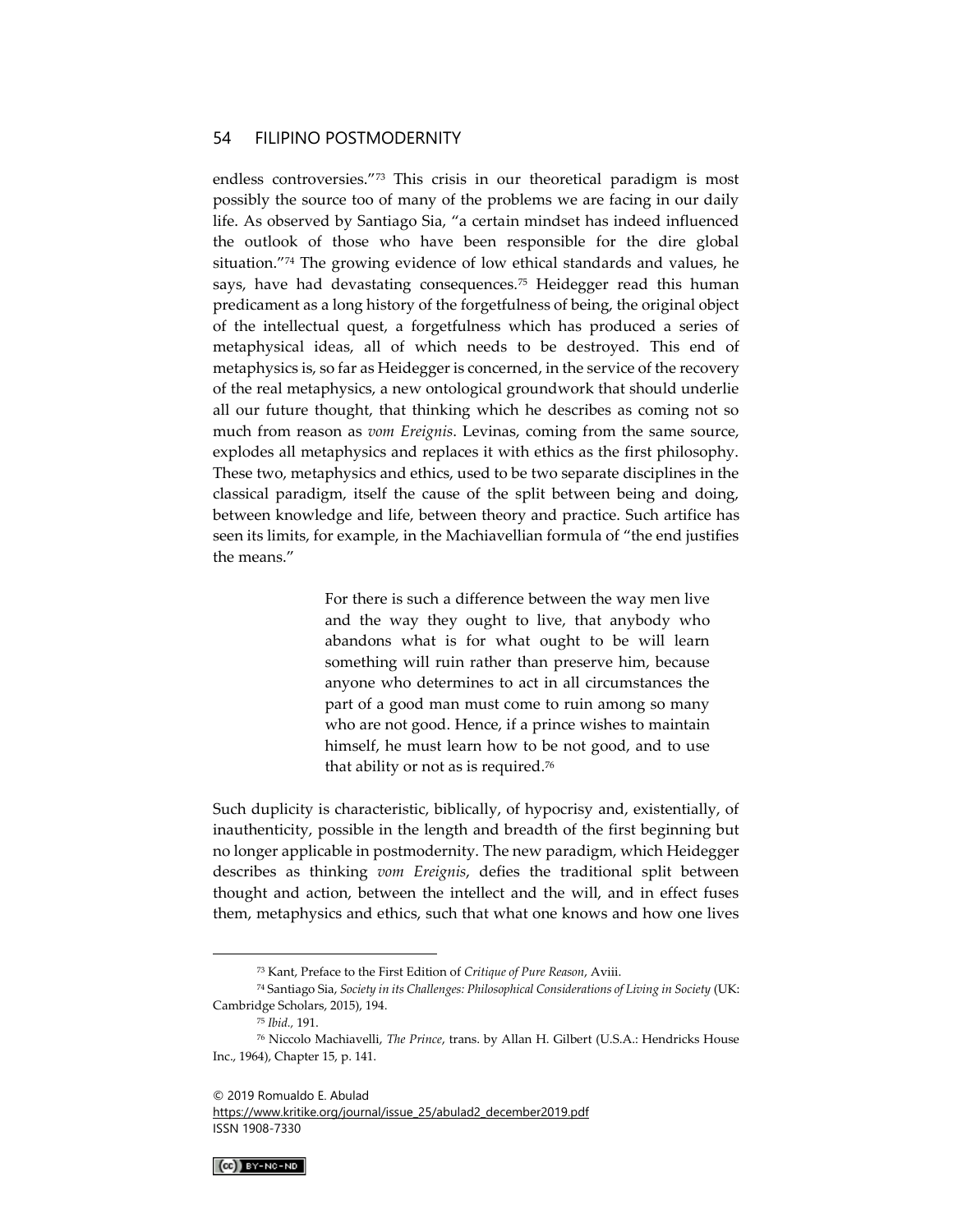are able to be a perfect mirror of each other and there emerges a complete conjunction of body and mind, of *yin* and *yang*.

We have just crossed the border, emerged from the transition age, and entered postmodernity. It is good at this point to listen to Hegel:

> … our epoch is a birth-time, and a period of transition. The spirit of man has broken with the old order of things hitherto prevailing, and with the old ways of thinking, and is in the mind to let them all sink into the depths of the past and to set about its own transformation. It is indeed never at rest, but carried along the stream of progress ever onward. But it is here as in the case of the birth of a child; after a long period of nutrition in silence, the continuity of the gradual growth in size, of quantitative change, is suddenly cut short by the first breath drawn—there is a break in the process, a qualitative change—and the child is born. $77$

But, Hegel continues, it is important to bear in mind that the birth of the child is just the beginning of the person's life story. "A building is not finished when its foundation is laid," he says, "When we want to see an oak with all its vigour of trunk, its spreading branches, and mass of foliage, we are not satisfied to be shown an acorn instead."78 In other words, having just taken the leap into postmodernity, we should keep in mind the wealth of possibilities that lie in the future but at the same time not lose our patience and rush precipitately the fulfillment of things.

The story of the man from Sung in *Mencius* carries a relevant message for us in this regard. Let us listen to this story by way of conclusion:

> There was a man from Sung who pulled at his rice plants because he was worried about their failure to grow. Having done so, he went on his way home, not realizing what he had done. "I am worn out today," said he to his family, "I have been helping the rice plants to grow." His son rushed out to take a look and there the plants were, all shriveled up.<sup>79</sup>

Hence, the advice of Mencius: "You must not be like the man from Sung."



<sup>77</sup> Hegel, *Philosophy of History*, 75.

<sup>78</sup> *Ibid.*

<sup>79</sup> Mencius, *The Book of Mencius*, trans. by D.C. Lau (England: Penguin Books, 1970), Book II, Part A, 78.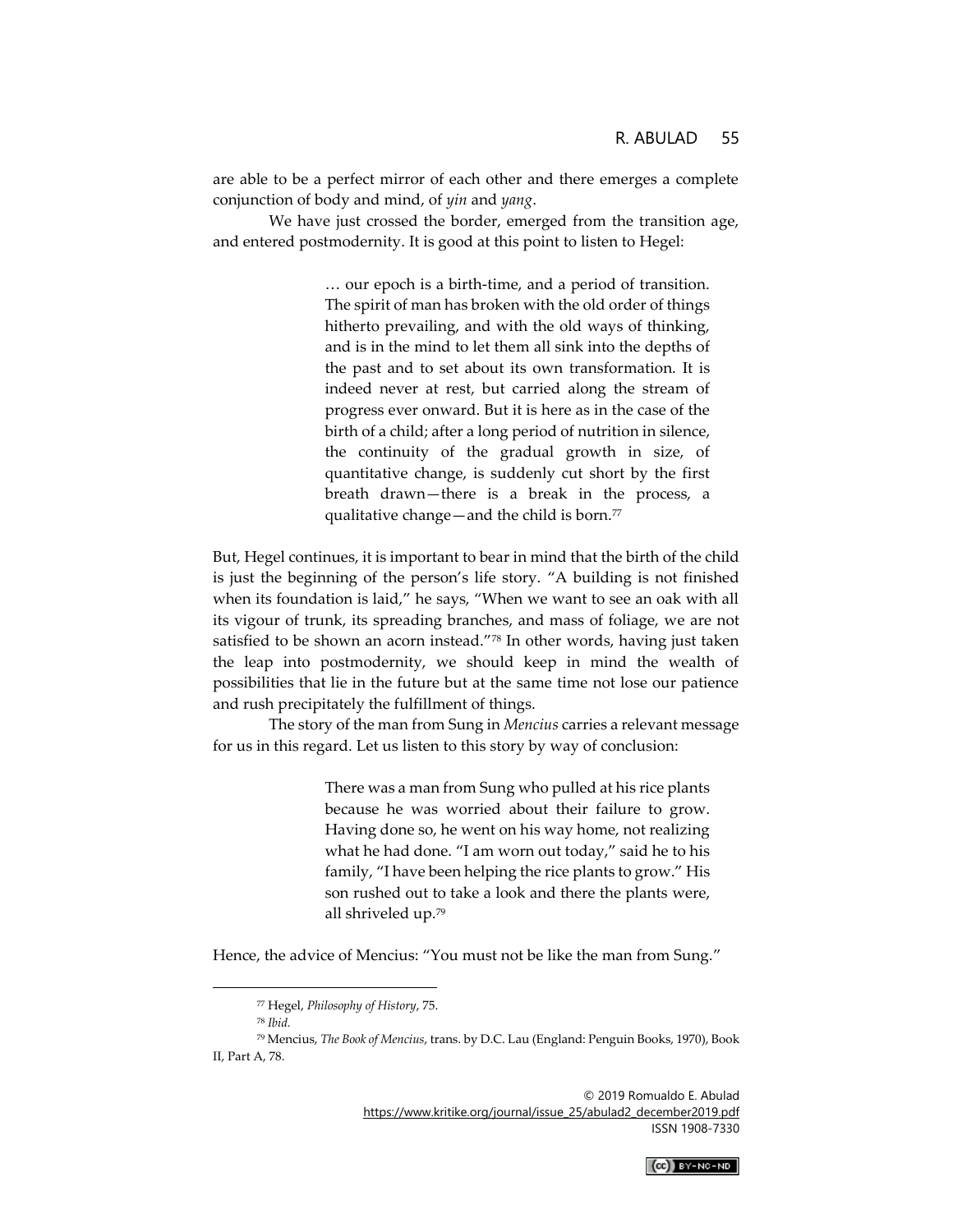*Department of Philosophy, University of Santo Tomas, Philippines Loyola School of Theology, Ateneo de Manila University, Philippines Divine Word Mission Seminary (Christ the King Mission Seminary), Philippines*

#### **References**

- Abulad, Romualdo E., "Links Between East and West in the Philosophies of Shankara and Kant" (Ph.D. Dissertation, University of Santo Tomas, Manila, 1978).
- Aquinas, Thomas, *Summa Theologica,* Vol. 1, trans. by Fathers of the English Dominican Province (Westminster, Maryland: Christian Classics, 1981).
- Arkush, Allan, *Moses Mendelssohn and the Enlightenment* (Albany: State University of New York Press, 1994).
- Aristotle, *Metaphysics*, trans. by W.D. Ross in *The Basic Works of Aristotle*, ed. by Richard McKeon (New York: Random House, 1941).
- *Bayan Ko! Images of the Philippine Revolt* (Hong Kong: Project 28 Days, Ltd., 1986).
- Bergson, Henri, *Creative Evolution*, trans. by Arthur Mitchell (New York: The Modern Library, 1944).
- Berkeley, George, in *Three Dialogues Between Hylas and Philonous*  (Indianapolis: Bobbs-Merrill Educational Publishing, The Library of Liberal Arts, 1977).
- Bonhoeffer, Dietrich, *Letters and Papers from Prison*, trans. by Reginald Fuller and rev. by Frank Clarke and others (New York: The Macmillan Company, 1967).
- Cassirer, Ernst, *The Individual and the Cosmos in Renaissance Philosophy*, trans. by Mario Domandi (New York: Harper Torchbooks, 1963).
- Confucius, *The Sayings of Confucius,* trans. by James R. Ware (New York: The New American Library Mentor Book, 1955).
- Cox, Harvey, *The Secular City* (England: Penguin Books, 1968).
- Dewart, Leslie, *The Future of Belief: Theism in A World Come of Age* (New York: Herder and Herder, 1968).
- Derrida, Jacques, *Margins of Philosophy*, trans. by Alan Bass (Chicago: The University of Chicago Press, 1982).
- Deleuze, Gilles, *The Logic of Sense*, trans. by Mark Lester (New York: Columbia University Press, 1990).
- Descartes, René, *Principles of Philosophy*, in *The Philosophical Works of Descartes,*  trans. by Elizabeth S. Haldane and G.R.T. Ross (Cambridge: University Press, 1967).
- Francis, *Laudato si'* (Vatican City: Vatican Press, 2015).

© 2019 Romualdo E. Abulad [https://www.kritike.org/journal/issue\\_25/abulad2\\_december2019.pdf](https://www.kritike.org/journal/issue_25/abulad2_december2019.pdf) ISSN 1908-7330

 $(Cc)$  BY-NC-ND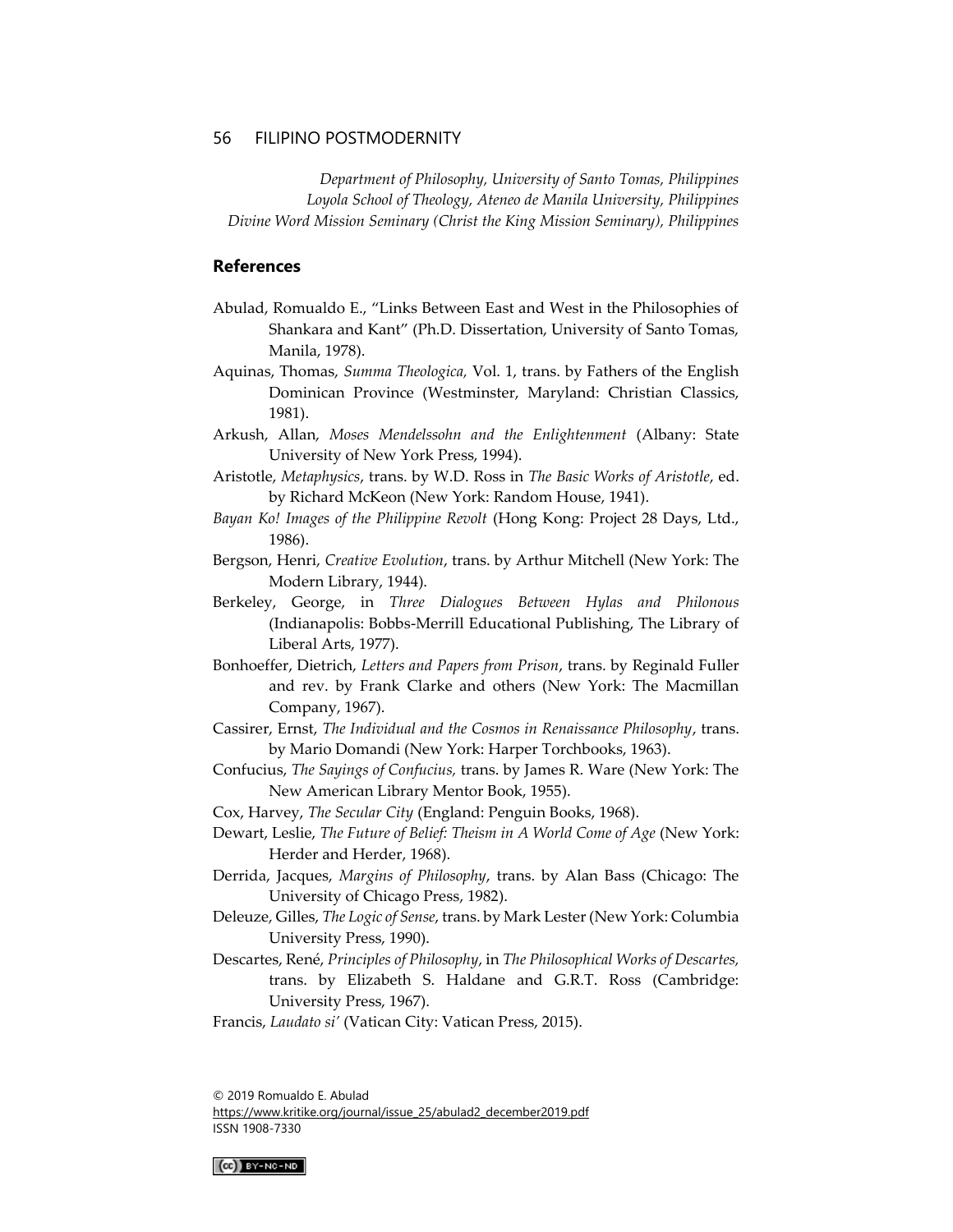Gadamer, Hans-Georg, *Truth and Method*, trans. by Joel Weinsheimer and Donald G. Marshall (New York: Continuum, 1998).

Guerrero, Leon Ma., *The First Filipino* (Manila: Guerrero Publishing, 2010).

Hegel, G.W.F., *Philosophy of History*, trans. by J. Sibree (New York: Dover Publications, 1956).

\_\_\_\_\_\_\_\_\_\_, *The Phenomenology of Mind*, trans. by J.B. Baillie (New York: Harper Torchbooks, 1967).

- Heidegger, Martin, *Being and Time*, trans. by John Macquarrie and Edward Robinson (New York: Harper Perennial Modern Thought, 2008).
	- \_\_\_\_\_\_\_\_\_\_, *Contributions to Philosophy (From Enowning)*, trans. by Parvis Emad and Kenneth Maly (Bloomington: Indiana University Press, 1999).
		- \_\_\_\_\_\_\_\_\_\_, *Kant and the Problem of Metaphysics*, trans. by James S. Churchill (Bloomington: Indiana University Press, 1965).
	- \_\_\_\_\_\_\_\_\_\_, *Parmenides*, trans. by André Schuwer and Richard Rojcewicz (Bloomington: Indiana University Press, 1992).
	- \_\_\_\_\_\_\_\_\_\_, "The Onto-theo-logical Nature of Metaphysics," in *Essays in Metaphysics: Identity and Difference*, trans. by Kurt F. Leidecker (New York: Philosophical Library, Inc., 1960).
	- \_\_\_\_\_\_\_\_\_\_, *What is Philosophy?*, trans. by Jean T. Wilde and William Kluback (New Haven, Conn.: College & University Press, 1956).
- Hume, David *An Inquiry Concerning Human Understanding* (Indianapolis: Bobbs-Merrill Liberal of Liberal Arts, 1965).
- Husserl, Edmund, *Cartesian Meditations: An Introduction to Phenomenology*, trans. by Dorion Cairns (The Hague: Martinus Nijhoff, 1973).
	- \_\_\_\_\_\_\_\_\_\_, *Ideas: General Introduction to Pure Phenomenology*, trans. by W. R. Boyce Gibson (New York: Collier Books, 1962).
	- \_\_\_\_\_\_\_\_\_\_, *The Crisis of European Sciences and Transcendental Phenomenology: An Introduction to Phenomenological Philosophy*, trans. by David Carr (Evanston: Northwestern University Press, 1978).
	- \_\_\_\_\_\_\_\_\_\_, *The Paris* Lectures, trans. by Peter Koestenbaum (The Hague: Martinus Nijhoff, 1964).
- Kant, Immanuel, *Critique of Pure Reason*, trans. by F. Max Müller (New York: Doubleday & Company Anchor Books, 1966).
	- \_\_\_\_\_\_\_\_\_\_, *Groundwork of the Metaphysics of Morals*, trans. by H.J. Paton, in *The Moral Law* (London: Hutchinson's University Library, 1966)
	- \_\_\_\_\_\_\_\_\_\_, *Prolegomena to Any Future Metaphysics*, trans. by Paul Carus and rev. by James W. Ellington (Indianapolis: Hackett Publishing Company, 1977).
- Kirk, G.S., E. Raven, and M. Schofield, *The Presocratic Philosophers: A Critical History with a Selection of Texts*, 2nd ed. (Cambridge: Cambridge University Press, 1991).

© 2019 Romualdo E. Abulad [https://www.kritike.org/journal/issue\\_25/abulad2\\_december2019.pdf](https://www.kritike.org/journal/issue_25/abulad2_december2019.pdf) ISSN 1908-7330

 $(Ce)$  BY-NC-ND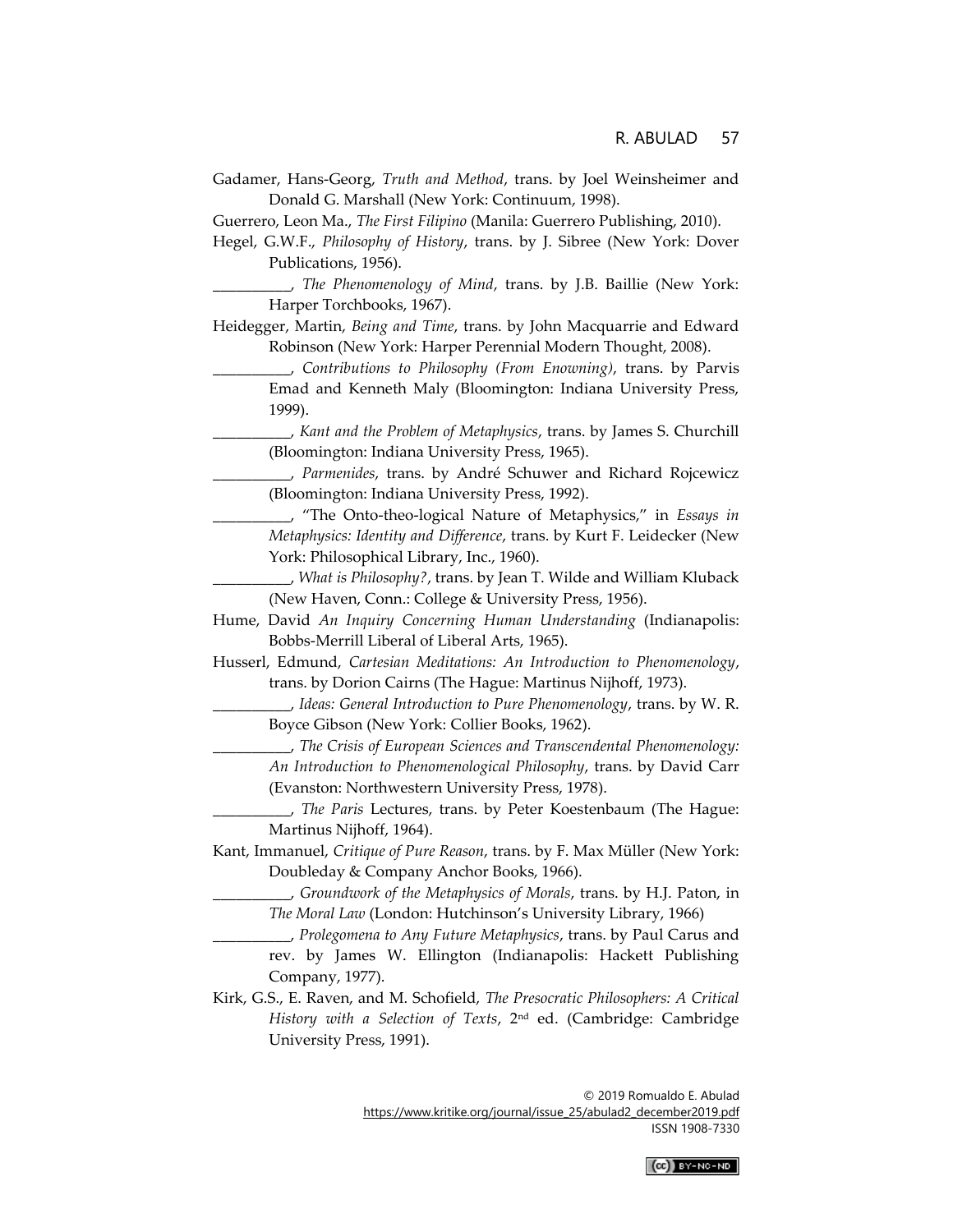- Kuhn, Thomas, *The Structure of Scientific Revolutions* (Chicago: University of Chicago Press, 1970).
- Lao Tzu, *Tao Te Ching*, in *a Source Book in Chinese Philosophy*, trans. by Wing-Tsit Chan (New Jersey: Princeton University Press, 1973).
- von Leibniz, Gottfried Wilhelm, *Monadology*, in *Leibniz Selections*, ed. by Philip P. Wiener (New York: Charles Scribner's Sons, 1951).
- Levinas, Emmanuel, *Totality and Infinity: An Essay on Exteriority*, trans. by Alphonso Lingis (The Hague: Martinus Nijhoff, 1979).
- Locke, John, *An Essay Concerning Human Understanding*, Vol. 1 (New York: Dover Publications, 1959).
- Lyotard, Jean-François, *The Postmodern Condition: A Report on Knowledge,*  trans. by Geoff Bennington and Brian Massumi (Minneapolis: University of Minnesota Press, 1993).
- Machiavelli, Niccolo, *The Prince*, trans. by Allan H. Gilbert (U.S.A.: Hendricks House Inc., 1964).
- Mencius, *The Book of Mencius*, trans. by D.C. Lau (England: Penguin Books, 1970).
- Mercado, Monina Allarey, ed., *People Power: The Greatest Democracy Ever Told, An Eyewitness History* (Manila: The James B. Reuter, S.J., Foundation, 1986).
- Nietzsche, Friedrich, *Beyond Good and Evil: Prelude to a Philosophy of the Future*, trans. by Walter Kaufmann (New York: Random House Vintage Books, 1966).
	- \_\_\_\_\_\_\_\_\_\_, "The Madman," in *Joyful Wisdom*, trans. by Thomas Common (New York: Frederick Ungar Publishing, 1960).
	- \_\_\_\_\_\_\_\_\_\_, *Thus Spoke Zarathustra*, trans. R.J. Hollingdale (England: Penguin Books, 1961).
- Plato, *Socrates' Defense (Apology)*, trans. by Hugh Tredenick, in *The Collected Dialogues of Plato*, ed. by Edith Hamilton and Huntington Cairns (New Jersey: Princeton University Press, 1973).
- Quito, Emerita S., *Lectures on Comparative Philosophy*, in *A Life of Philosophy: Festschrift in honor of Emerita S. Quito* (Manila: De La Salle University Press, 1990).
- Robinson, John A.T., *Honest to God* (London: SCM Press, 1969).
- Rousseau, Jean-Jacques, *The Social Contract*, trans. by Henry J. Tozer, ed. by Lester G. Crocker (New York: Washington Square Press, Inc., 1967).
- Sharma, Chandradhar, *Indian Philosophy: A Critical Survey* (U.S.A.: Barnes & Noble, 1962).
- Sia, Santiago, *Society in its Challenges: Philosophical Considerations of Living in Society* (UK: Cambridge Scholars, 2015).
- Teilhard de Chardin, Pierre, *The Phenomenon of Man*, trans. by Bernard Wall (New York: Harper & Row Perennial Library, 1975).

© 2019 Romualdo E. Abulad

[https://www.kritike.org/journal/issue\\_25/abulad2\\_december2019.pdf](https://www.kritike.org/journal/issue_25/abulad2_december2019.pdf) ISSN 1908-7330

 $(Cc)$  BY-NC-ND